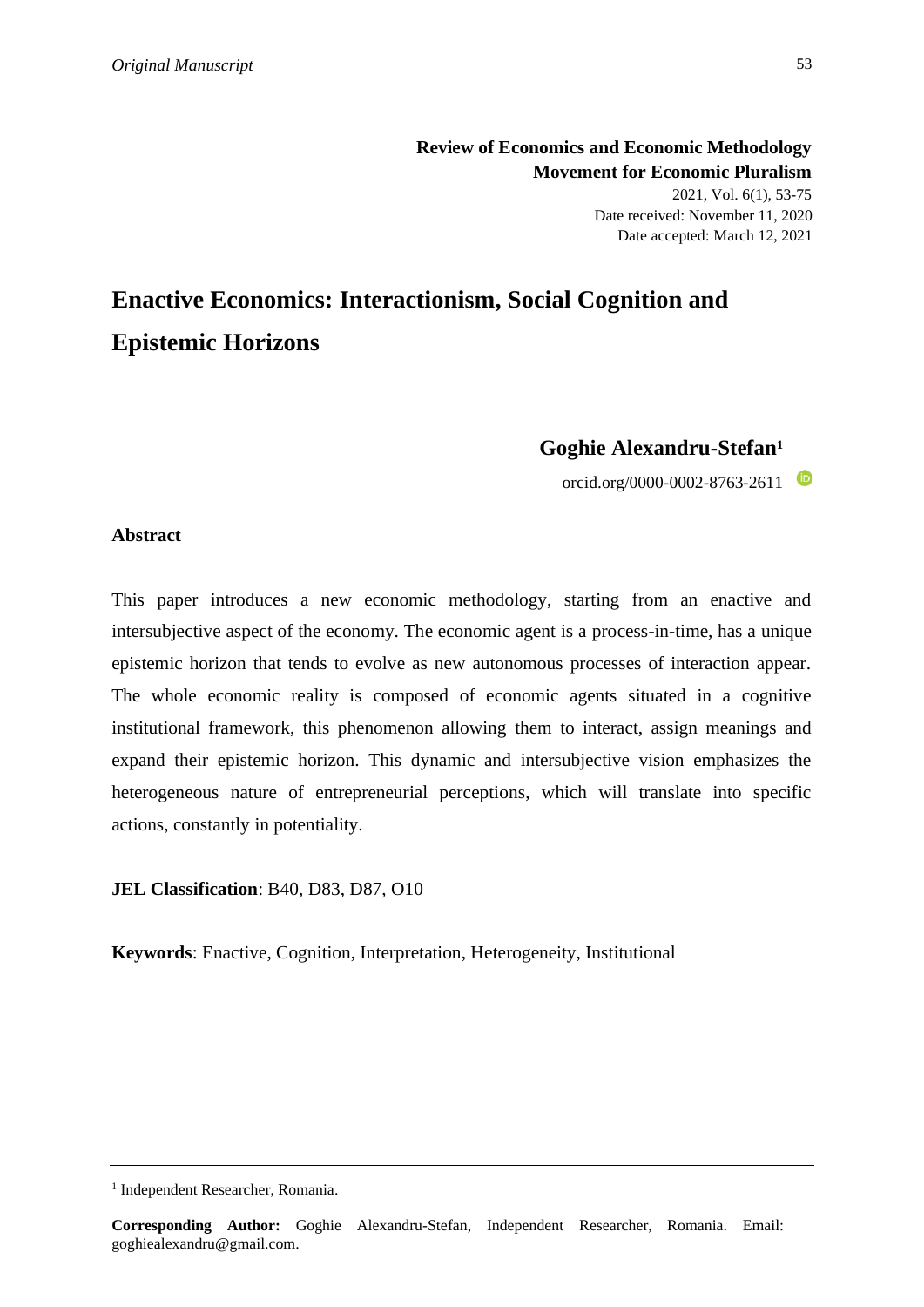#### **I. Introduction**

Current economic theories remain strictly focused on the mechanical aspect of the economy, assuming the existence of a homogeneous economic agent with static preferences in a context of general equilibrium. This simplistic view hides the possibility of relevant economic analysis, social phenomena having a marginal role in the infallible decisions of economic agents. These infallible decisions come from the very assumption of constant actions, which are not changed in time. This means that decisions and economic activity take place in isolation, outside a social framework, without taking into account the possibility of changing preferences and perceptual or epistemic horizon through interaction. In what it follows, I'll use perceptual and epistemic terms interchangeably.

In contrast, in this paper, an enactive intersubjective economic model will be proposed, starting from the possibility of active interactions in time. Instead of looking at economic agents as static elements, without the possibility of influencing the economic process, in this model, the social world is dynamic, constituted by autonomous interaction processes. Social cognition is the result of a dynamic process between the active economic agent, which has a unique epistemic horizon and thus allows him to imagine a fallible plan and to attribute a meaning to this plan, and the enactive social world, in which the economic agent was situated and in which we find perceptive differences. This evolutionary model is based on eminently interactive and social-economic agents, each interaction process assuming active interconnectivity between two lived bodies, but also the possibility of extending cognitive processes as a result of this dyadic process between economic agents in a socio-normative context. Economic agents have a fallible perspective on the world, given the limited set of prior experiences, and this perspective changes as the number of interactions evolves. Therefore, we also say that the perspective of economic agents is first- and second-person, but not third-person or observational one.

Thus, we can say that the economic agent has fluctuating preferences but also a perception from a unique standpoint, which emphasizes the evolutionary and dynamic character of a real economy. As such, starting from an enactive framework, each economic agent participates in the generation of meaning.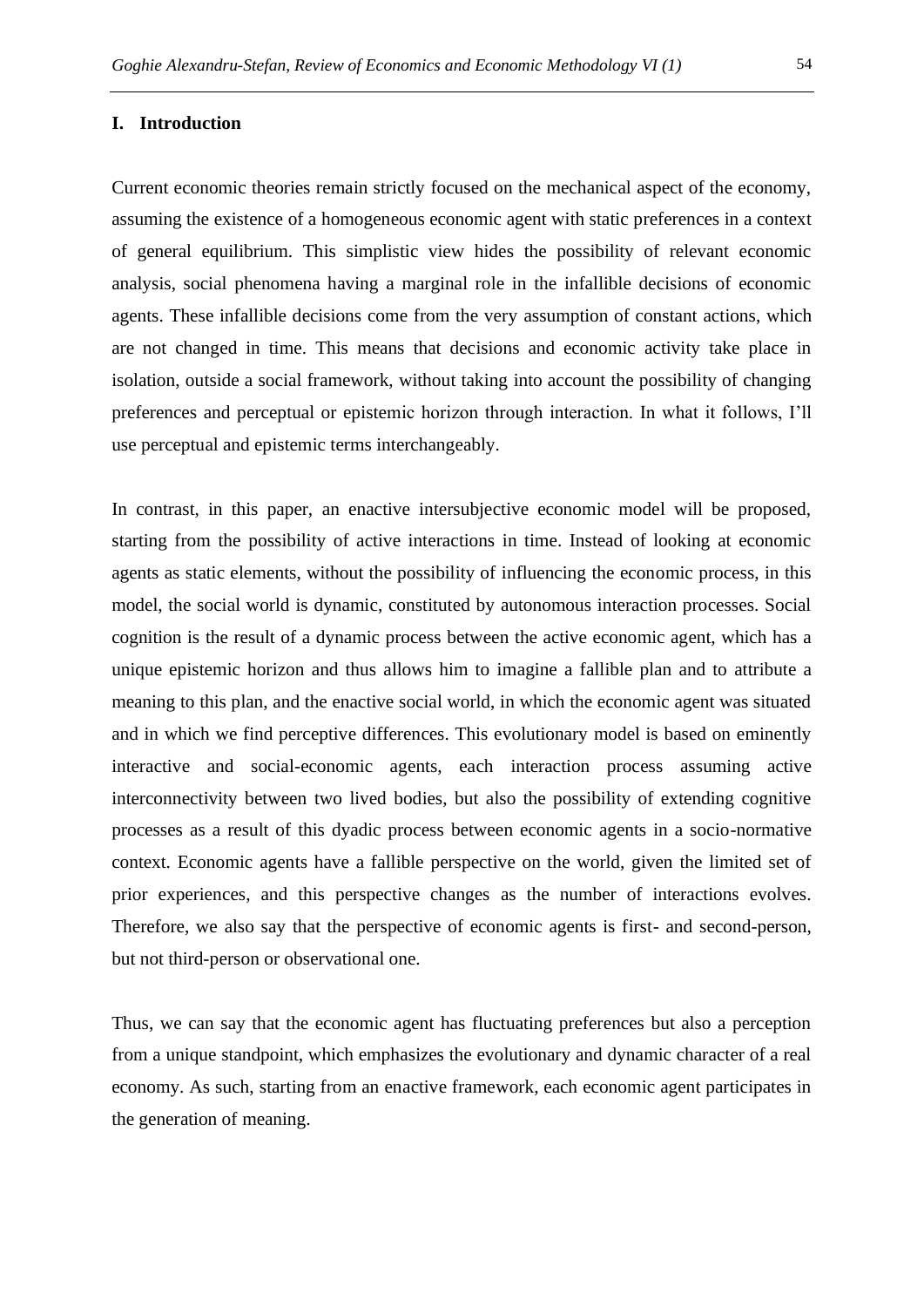Economic agents constitute social phenomena through a constant process of interaction using their own lived body. It is important to emphasize the lived body because cognition is not strictly a mental event but emerges from different interconnected processes between the brain-body–social-world. Cognitive processes are based on a variety of bodily and emotional factors that actively participate in the emergence of unique perception, and this perception will be used for the emergence of new future cognitive processes in a continuous circular relationship. "The relationship between human beings and the world, like the relationship between human beings, is interdependent" (Alerby, 2015), which means that human beings are active elements of the social world. They are participating in it, not just standing in it. This process is possible due to the fact that any action involves more than the activity of the brain, namely the lived body, which facilitates the ongoing sensory-motor interaction between the epistemic horizon of the economic agent and implicitly a type of action and the social environment. We spoke, hear and perceive through embodied processes, not through an isolated brain. And this process takes place due to the socialization of the economic agent in a socio-normative framework.

Economic agents can be understood as active bodies that initiate actions starting from a selective interpretation. This capacity of interpretation underlines the hermeneutical and historical character of each action. Each economic agent has a series of unique experiences that allow him to attribute his own meaning to a social phenomenon. Therefore, "*the relationship between objective economic variables (...) and the expectations of individuals are dependent on the interpretation that agents provide to them*" (Bellet & Durieu, 2004, p. 236). As the flow of experiences is unique, we understand that each economic agent has a unique perception, and this temporarily limits his ability to act, which means that two economic agents cannot have an identical past and therefore cannot have an identical entrepreneurial vision. But precisely, these temporary limits demonstrate the possibility of an ex-post error. Since there is no possibility that a subjective perception includes all possible experiences, the economic agent will make decisions based on an incomplete epistemic horizon. But these limits can be overcome due to the historical character that derives from the subjective interrelation between the past – the present – the future of the economic agent.

Thus, the perceptive ability can also be understood as an evolutive phenomenon, each new experience being added to the present perceptive ability in an active way, which expands the ability to understand a social phenomenon in a different way. And this new capacity will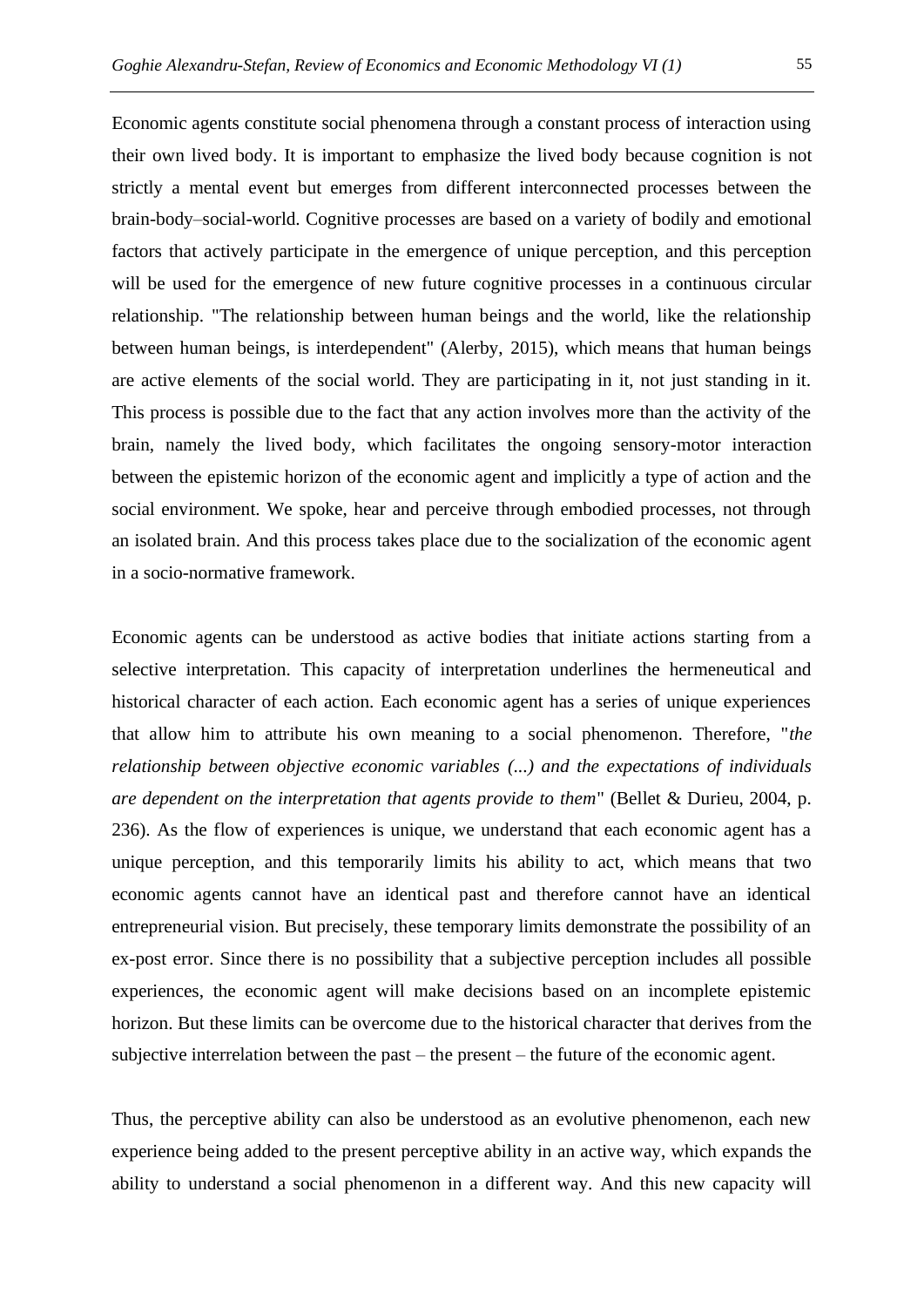represent a new t0 moment that will act on the future knowledge. In other words, perceptive capacity can also be understood in terms of circular causality, in which "*perception is the source of memory, but also the product of memory*" (Fuster, 1995, p. 87). Each experience becomes complementary to the already existing knowledge, which improves the perceptive horizon of the economic agent and thus allows him to initiate new types of entrepreneurial actions.

The economic agent is a process-in-time, cannot be perceived as static or with homogeneous preferences. It goes through a constant stream of embodied and intersubjective experiences that act on his epistemic, affective and perceptive capacity, and the existence of real-time facilitates this stream. This real-time is heterogeneous, psychological and subjective. It represents an interpretive binder, connecting all the temporal moments to each other. At the same time, it highlights the importance of memory in any future decision and the possibility for subjective expectations to evolve. Thus, "*each phase of time as lived is differentiated from its predecessor and its successor*" (Boettke, 1994, p. 114). Every temporal moment acts on perception and implicitly on expectations about an entrepreneurial act. In other words, "an experience is not (...) just something that flows past quickly in the stream of conscious life" (Gadamer, 2004, p. 66), but is a phenomenon that acts directly on the economic agent.

At the same time, this temporal evolution is non-linear. Each new experience will represent an uncertain phenomenon, and you can never know exactly how it can influence our ex-post expectations or the degree to which it will. Thus, the capacity of interpretation is not temporarily limited, but it is unlimited as new experiences arise. Therefore, it can be said that the economic agent is a continuous process, which experiences and interprets new activities, becoming complementary to those initiated by other economic agents in an intersubjective framework. And the active passing of real-time creates the economic agent's novel and unpredictable situations, hence the evolutionary character of the economy.

As the active passing of real-time facilitates the existence of distinct experiences of economic agents, they do not passively adapt to an objective, pre-established reality. "*Organisms do not passively receive information from their environment*" (Fuchs & De Jaegher, 2009). They do not produce representations or predictable binary processes but develop fallible and selective interpretations based on historical experiences and genetic and cultural construction. Each economic agent uses its lived body to interact socially and contextually but also to assign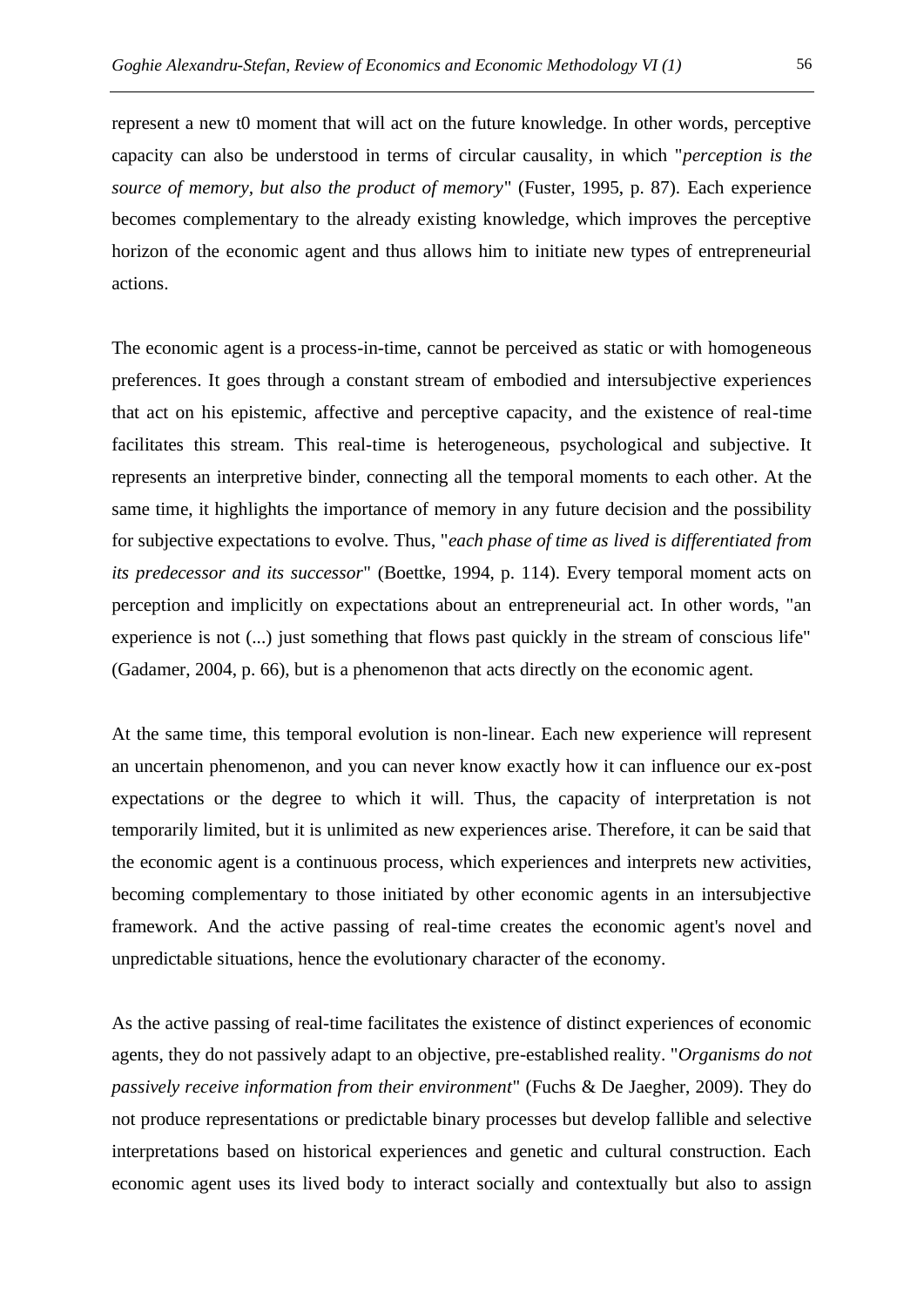subjective and contextual meanings to phenomena or objects. Therefore, the world is not preestablished but is the result of social processes of interaction. Thus, the world "*is not a pregiven external realm represented by the brain*" (Fuchs & De Jaegher, 2009), but is enacted in the light of one's own knowledge. At the same time, this historical capacity to assign meanings presupposes autonomy in relation to the social world. It cannot represent a determining factor of the action but strictly an enactive and implicitly coordinating context. Thus, the continuous interaction within the social world emphasizes that our cognitive processes "*has to be in view of their role in worldly contexts where they acquire meaning rather than as a representational mapping (…)*" (Gallagher, 2019).

The economic agent has" *(…) freedom from the environment*" (Gadamer, 2004, p. 441), he decides to interact subjectively according to the expectations he has. As selective interpretation is intertemporal, we understand that any direct interaction with an economic agent with a different set of experiences allows us to obtain new interpretations of phenomena or objects, observing a new way of acting. Thus, "*every sensation must (...) be regarded as an interpretation of an event in the light of the past experience of the individual or the species*" (Hayek, 1952, p. 166). In the absence of interpretation, we would have a homogeneous and static agent without variable preferences. But it is precisely the uniqueness of the interpretation that allows us to understand the necessity of subjective action, directed only towards certain purposes, using a fallible epistemic apparatus.

"*In the brain-body-environment system, changes, or adjustments to the neural processing, will accompany any changes in your body or the environment, not because of the isolated brain infers such changes and responds to them in a central, command-mode, but because the brain is part of the larger embodied system that is coping with its changing environment*" (Gallagher & Allen, 2018). THIS means that the perception of the economic agent is related to the evolution of social and implicitly individual circumstances. In other words, there is a dynamic process by which the human body constantly adapts to new experiences, and these involve the integration of neural processes, incorporation into certain social practices and the very possibility of extending the epistemic horizon. That's why "*the idea of the environment is a necessity to the idea of the organism, and with the conception of environment comes the impossibility of considering psychical life as an individual, isolated thing developing in a vacuum*" (Dewey, 1884). Each experience is socially situated, there is no isolated social object or event, but these are always part of a perceptive situation, of a social world. The very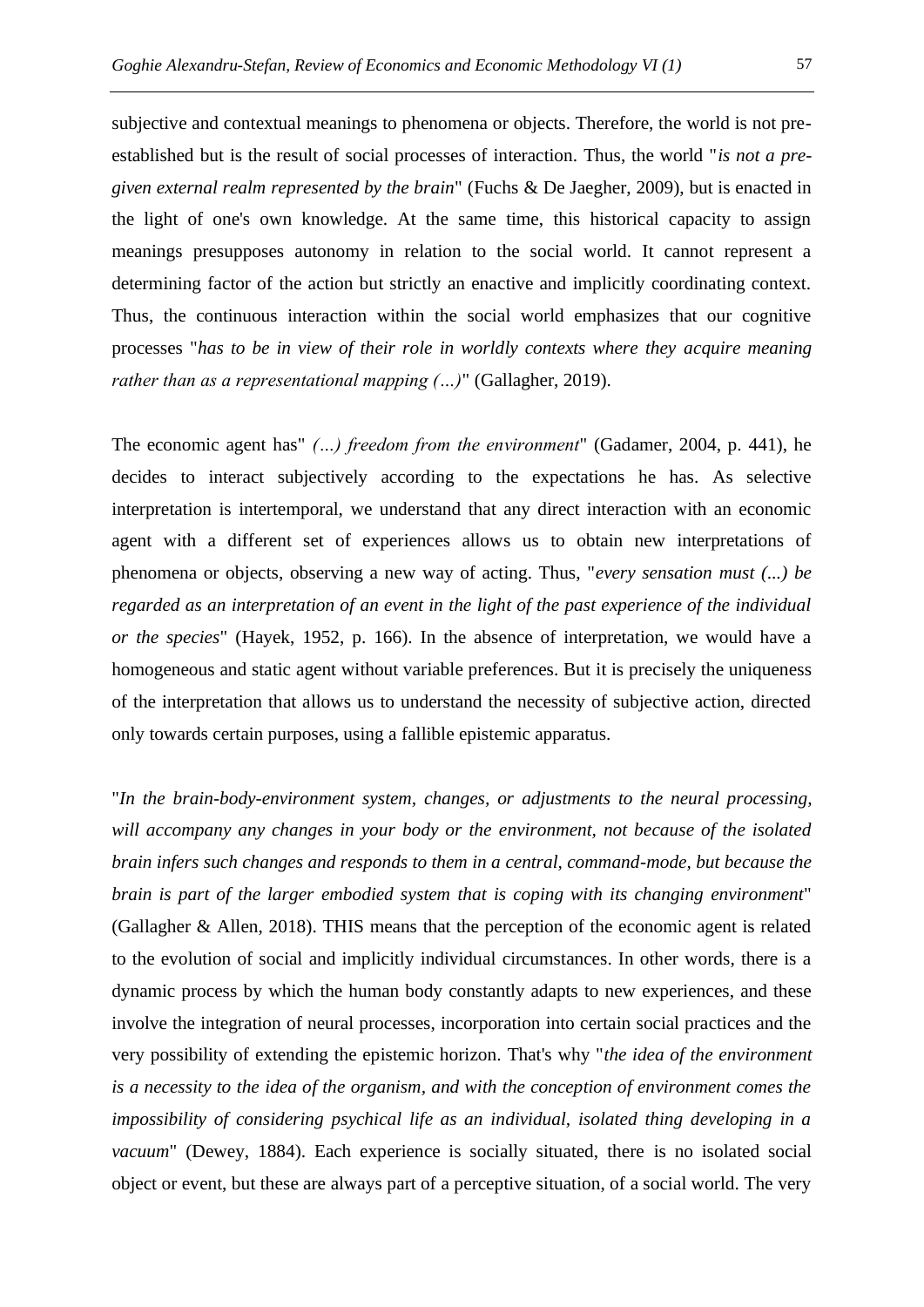possibility of intentional action lies in the prior socialization of an economic agent, this socialization being an essential characteristic of entrepreneurial processes. And being part of a social context, we are in potential intentional relationships with other economic agents, goods or events, having the ability to act on them, especially when we emphasize that our pragmatic interaction with them allows us to perceive their meaning. Therefore, the possibility of action means that an economic agent is in potentiality, being infinite, each new action having the ability to lead to change in perception and implicitly to the entrepreneurial processes.

#### **II. Cognitive Institutions and Enactivism**

Each economic agent is socialised and situated in a social and normative institutional framework, which is a mechanism "that organise social, political and economic relations" (North, 1990). From birth on, an infant's body goes through embodied interaction processes, having the ability to imitate facial expressions. These interactions may facilitate the occurrence of the primary and the secondary intersubjectivity, which "*consists of the innate or early-developing sensory-motor capacities that bring us into relation with others and allow us to interact with them*" (Legerstee et al., 2013, p. 60), by which the infant is placed "*into cognitive habits that shape all further learning, and that become linguistic practices that are further educated in all other social institutions*" (Gallagher & Hutto, 2008). The institutional framework is historical and evolutionary, based on the historical past of a social group. For example, if social group A developed in a region where the risk of natural disasters predominated and resources were lacking, the prevailing values of the group were formed around a long-term time preference, a specific social capital and so on, which sought to reduce potential risks. And these group values were the basis of social institutions - of markets - which are organised around these values.

This institutional framework is both enactive and interactive and represents the background of the markets. Markets are not only rigid mechanisms through which information is processed, but these are evolutionary socio-cognitive structures that actively participate in the formation and development of the economic processes between economic agents. As we discussed, each interaction is embodied, but also affective, emotional or epistemic. All these bodily factors lead to the complex behaviour of the economic agent, which actively participates in the expansion of cognitive processes through interaction. Each decision taken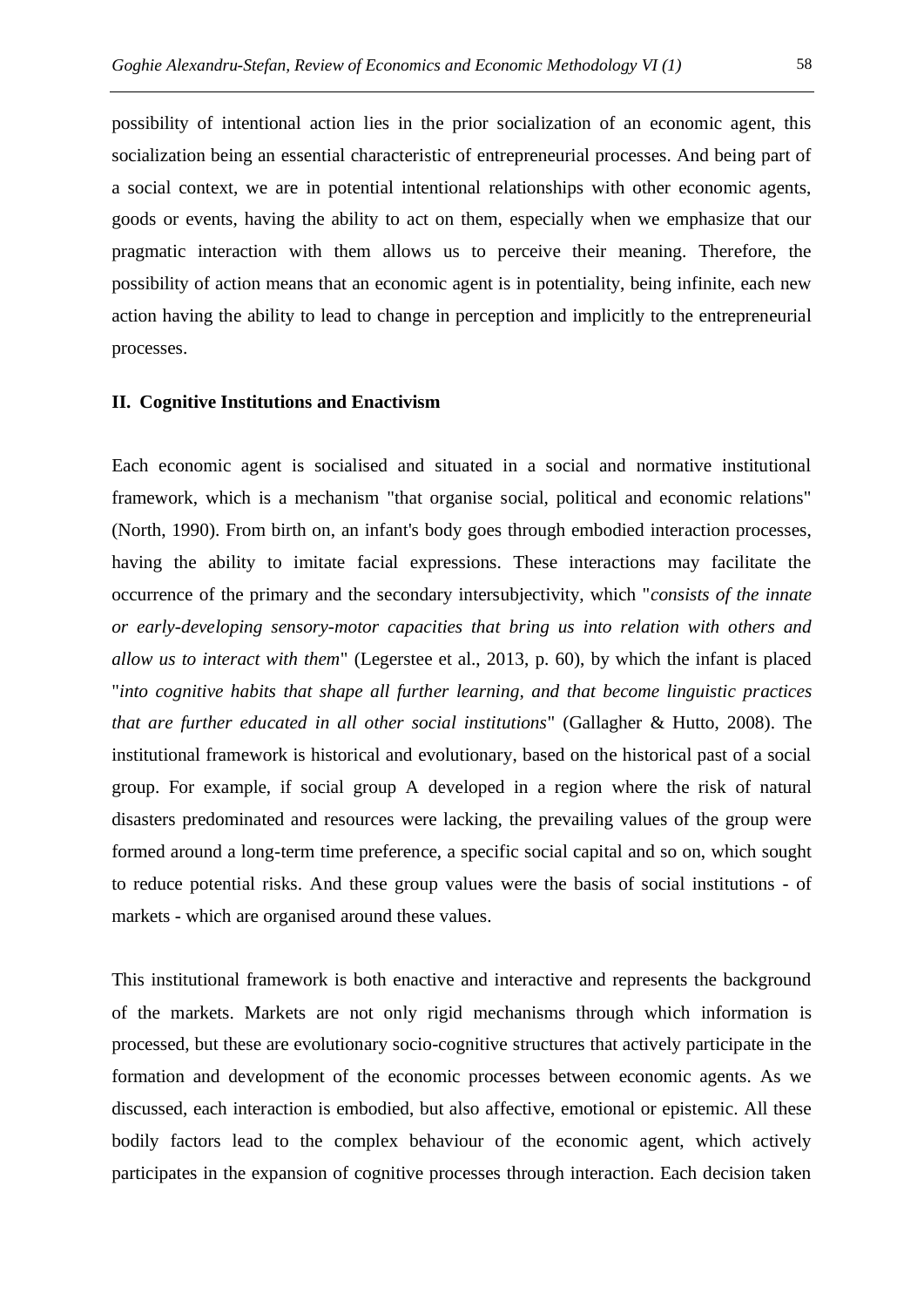by an economic agent will be reflected in a specific action, such as the sale of an asset, which means that the entire economic activity can be understood as situational, in relation to other active market participants, and never in isolation, because each decision is made in an intersubjective framework, depending on the already existing social institutions. At the same time, any such decision has the ability to enact the market due to the interactionist nature of the economy. For example, each transaction will change the relative price structures, the price being a social institution. Based on that, these relative price structures extend the cognitive processes of economic agents. In their absence, the very possibility of intentional acts in the market is completely missing. We will come back to this issue. Thus, the unanticipated development of social cognitive institutions and the social incorporation of the economic agent in these socio-normative cognitive structures facilitate the emergence of economic processes.

Cognitive institutions "*are not only institutions with which we accomplish certain cognitive processes, but also are such that without them, such cognitive processes would no longer exist*" (Gallagher et al., 2019). These institutions can be understood as socio-cognitive and result from intersubjective interactions embedded in a normative framework. In other words, "*what counts are the external structures that constrain and enable economic agents*" (Gallagher et al., 2019), but not just individual preferences. Thus, all processes of social interaction are regulated by these dynamic institutional structures. In other words, no economic process can be understood outside a social world, and any economic process is socio-interactionist, whether we purchase, sell or produce a good or service.

Thus, as we have seen, markets are based on the historical and normative institutional framework. This means that markets are not just coordination mechanisms but cognitive and active structures, without which we could not discuss the emergence of economic processes. There is, at this point, a mutual influence, the interactions unintentionally solidify the institutional framework, but these interactions could not take place without this framework. A good example would be the law system. "*Legal institutions are constituted in a mutual and dynamical pattern of interactive social processes and practices (constituting 'legal' cognitive processes) enacted by individual agents or groups or other institutions*" (Petracca & Gallagher, 2020). This legal framework is crystallized from the normative principles that guide the social world, and in its absence, economic processes could not take place. Thus, continuing the analysis, we observe that institutions have two main roles. First, this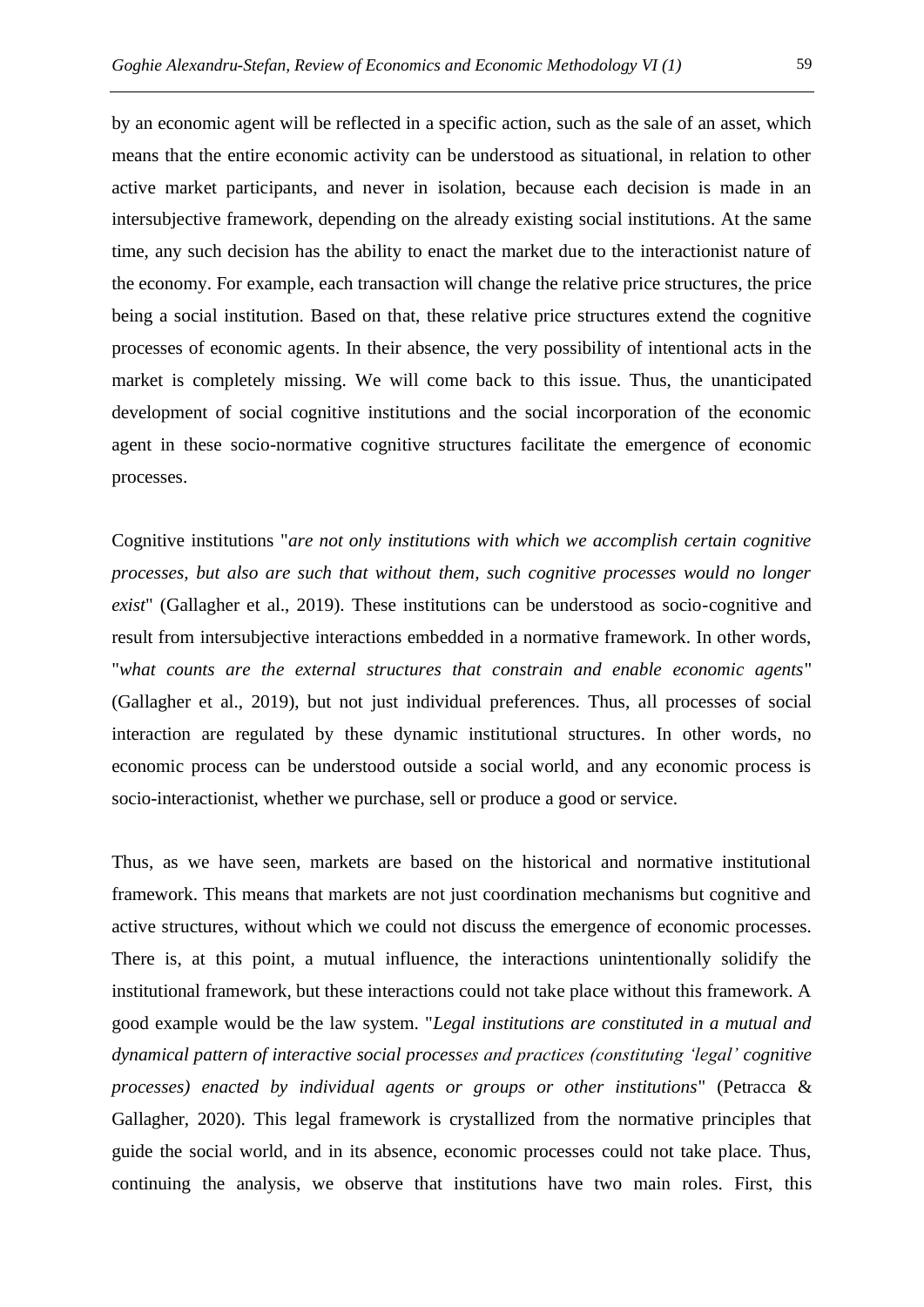institutional framework represents a constituent element and allows activity in a social world in which cognitive processes are constantly expanded. Second, it constrains the potential actions of economic agents, as it happens with a legal agreement, "*which is in a real sense an expression of several minds externalized and extended into the world, instantiating in external memory and agreed-upon decision, adding to a system (...) that transcend the particularities of any individual's mind*" (Gallagher, 2013). In other words, contracts are an institutional, conceptual extension, which is the result of prior cognitive processes, but also an element through which future cognitive processes can be modelled, behaviours can be structured, rules can be established and so on. Socio-cognitive institutions are not the result of a single human mind but are dynamically interconnected with the environment and with the interactions of economic agents in a generative way. Through them, economic agents can communicate, expand their perceptive horizon, which facilitate the emergence of new capital or consumption goods, services, innovative technologies, all contributing to an increasingly complex entrepreneurial process.

Thus, we constantly reconstruct institutions through our embodied and intersubjective processes, but we also constantly engage with them, which allows us to expand the cognitive processes already existing. Coming back to the price issue, for example, each interaction, such as the sale or acquisition of an asset, will be reflected in another essential social institution, the price institution, each interaction having an active effect on the future development of markets, economic agents now giving a different interpretation to economic processes, which will be reflected in the modification of entrepreneurial expectations, depending on the existing epistemic horizon. This means that prices and, by default, the markets in which these embedded economic exchanges take place are elements that enact social interactions. And these prices will represent a way of perceiving the economic reality and making fallible decisions based on them. In other words, without these cognitive institutions, there would be no rational economic processes, no entrepreneurial calculation, in which one can observe the behaviour and time and liquidity preference of economic agents.

These relationships are par excellence, intersubjective, prices and markets exerting a certain influence on economic agents, but also being modified by the interactions between them. The interactions that take place within socio-cognitive institutions are both integrative and symbiotic. Markets become active with each transaction. Only through this engagement between the economic agent and the environment can we observe how the entrepreneur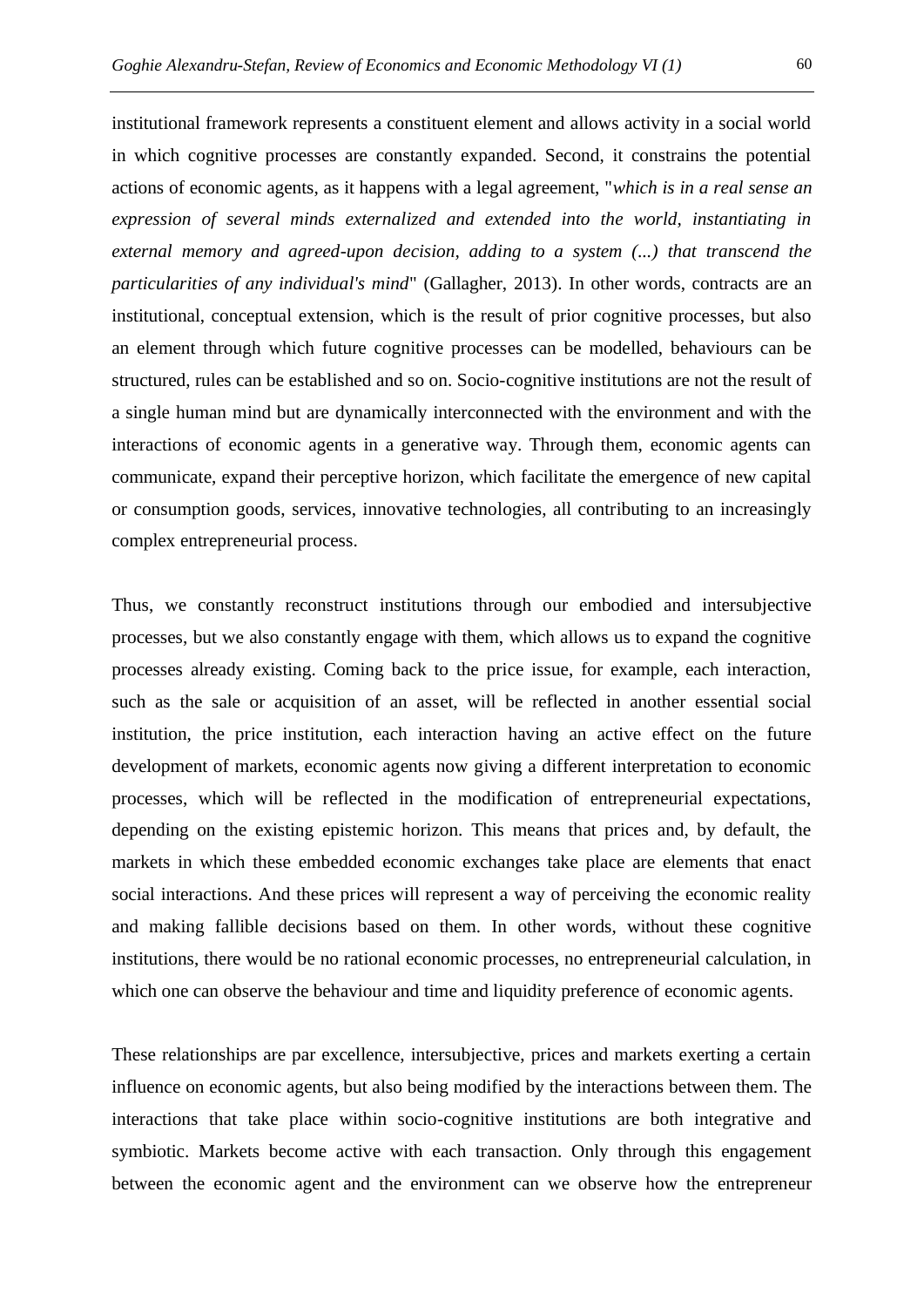epistemically benefits from the existence of other prior entrepreneurial relationships and the initiation of other intersubjective interactions, i.e., past prices or goods. Thus, we can say that markets are a reflection of the normative-historical context of society and are in a continuous evolution following normative and epistemic interactions.

But at the same time, the present goods or services also exert a certain influence on our cognitive processes, understanding, for example, that the complexity of the present capital structure imposes certain temporary limits on potential production, and only through interactions with entrepreneurs with another social and economic perception can we overcome these limits.

Following this experience, we can have a different perception, to act distinctly, and at this point, we exert a new influence on social cognitive processes. Thus, each production process is carried out intersubjectively, the means of production being chosen after mutual incorporation with another economic agent, in which we find another affordance, hence the idea of symbiotic interaction. As such, for enacting social and economic active interactions, we need a historically developed institutional framework with a cognitive component.

#### **III.Epistemic Evolution and Dynamic Interactions**

Any entrepreneurial act is based on an embodied and enactive intersubjectivity. Each process of interaction leads to the emergence of a social understanding, and this understanding is fluctuating, depending on the dynamics of the interaction. In other words, intersubjectivity can be understood in the form of dynamic intercorporeal interaction processes that facilitate the emergence of social cognition in a normative institutional framework. It should be specified, before continuing, that social cognition does not represent a static phenomenon, à la Robison Crusoe, but is situated, being dependent on the intentions and coordination of economic agents. Therefore, the process of interaction is both active and coordinated. Before analysing what has just been said, certain observations must be made.

Each entrepreneurial plan, as we will see, always incorporates the epistemic horizon of the economic agent, his intentions and motivations, but also certain social effects perceived fallible ex-ante, such as the potential social impact of the good or service produced on the production structure and/or consumers. These intentions are not static and isolated but are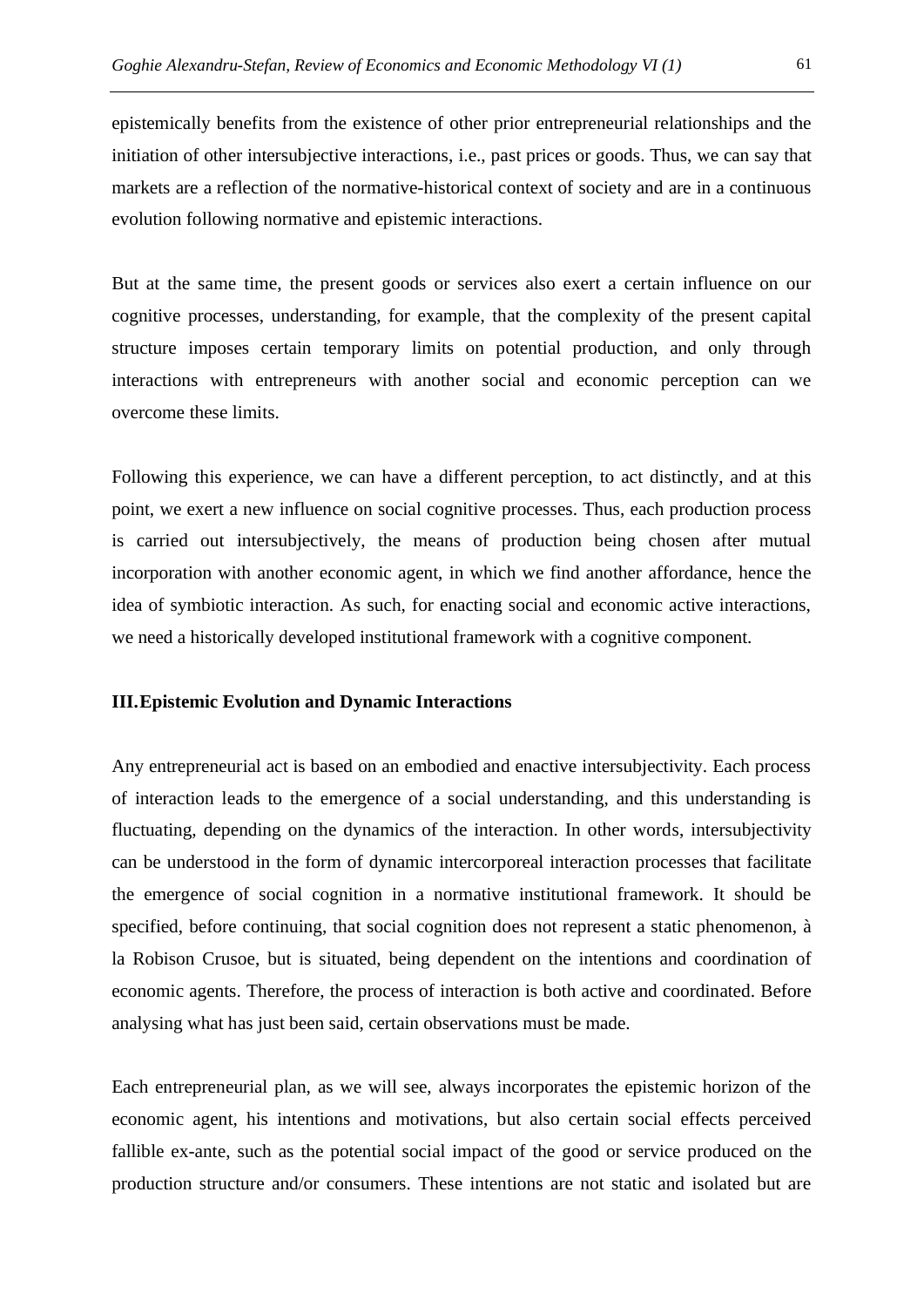evolutionary and transmissible directly through interaction, hence the possibility of complementary production processes. In other words, if I go to a leasing company to purchase a transport car, my intentions are clearly reflected, and they can be observed directly by other economic agents. The moment I get to that leasing company, there is significant coordination between the representative of that company and me. It initiates a coordination process in which we will find intentions-in-action, such as engine presentation, body testing, grasping and so on. These are actions that get meaning only in relation to a chosen goal. As the interaction process is aimed at the purchasing of the car, these presentations, i.e., actions, are meaningful for the interest of both economic agents. And the possibility of identifying certain technical problems of the car or the appearance of additional questions will lead to another synchronization of the interaction, to a fluctuating state. That is why and we have stated that each process of interaction is active. In other words, these "goal-directed actions" (Fuchs & De Jaegher, 2009) are being generated a pattern of interaction through these intentional actions.

At the same time, each goal is intertemporal, has a "dynamic constitution" (Kirchhoff, 2015), and is composed of several interconnected dynamic temporal moments, i.e., intermediate stages, from the conception of the plan, the choice of means, the actual production and so on. And these intermediate stages presuppose other potential embodied and enactive interactions, such as the purchasing of new capital goods and finding an agreement with a distributor, for example, these goods and productive roles being the result of another epistemic horizon located in a social world, all these operations being carried out in an intersubjective framework. In other words, as the economy is socio-interactionist, each good, service or job is the result of other intentions, motivations and epistemic horizons and the decision to interact implies a common interest, but also a complementarity of the goal, in a symbiotic relationship.

Thus, when two economic agents interact, they enter into an intercorporeal, dyadic process, this coupled action participating in the "emergence of understanding" (Fuchs & De Jaegher, 2009). We note that action and cognition cannot be explained only by appealing to the human brain or two or more interconnected brains, but also on the dynamic relationship between brain, body and social environment. And precisely this social context facilitates the emergence of active engagements, "*characterized by embodied interactions and affective processes where distinct forms of sensory-motor-interoceptive couplings are generated by the*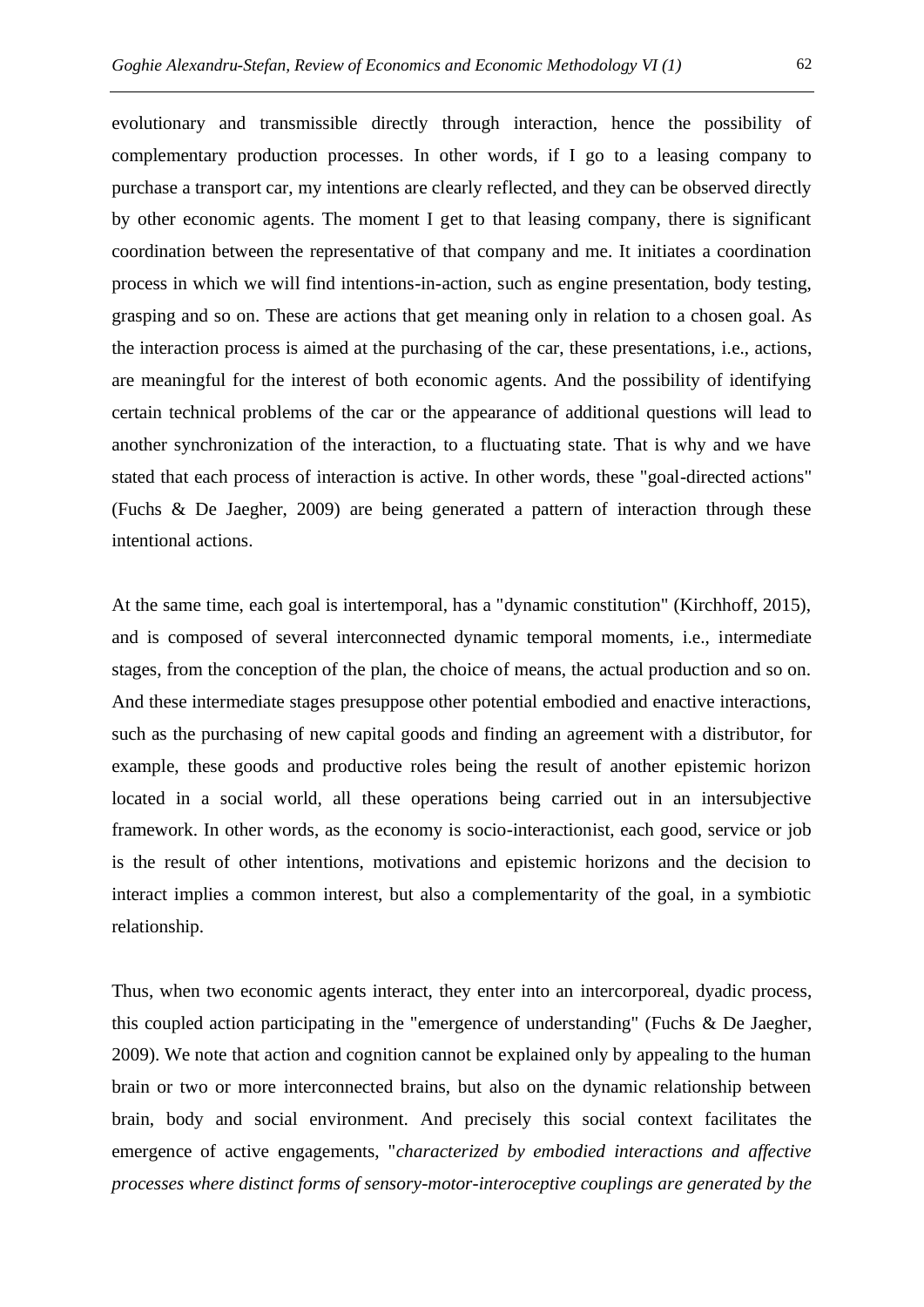*perception and response to facial expression, posture, movement, gestures, etc. in rich pragmatic and social contexts*" (Gallagher & Allen, 2018). Here comes the importance of intercorporality. Studies have shown that in any social interaction, there is unconscious coordination of posture (Varlet et al., 2011), of body movement (Marsh et al., 2009), even if this coordination is not intended (Issartel et al., 2007). This process of interaction implies an intercorporeal, affective coordination, through which we incorporate the body of another economic agent and implicitly his intentions, epistemic experiences and so on. Therefore, the interaction takes place in a social world in which two or more economic agents incorporate and are influenced by these communicative and implicitly productive processes, with potential ramifications on the social world, from this interaction may result in the production of other goods, services, or new normative values.

This phenomenon allows the emergence of a dynamic state through which economic agents can communicate actively, resulting in a social understanding. But even if we can talk about a "rhythmic co-variation of gestures or vocal expressions" (Fuchs & De Jaegher, 2009), this is a temporary synchronization, which helps to coordinate behaviour in a social situation. Although the interaction processes result in social meaning, the economic agents are in temporary coordination, which tends to change with the emerging of other intentions, other intentional actions, new questions, all facilitating the modification of the interaction pattern.

This means that, looking from an enactive perspective, there is a constant transition in coordination. Assuming the definition of Fuchs and De Jaegher (2009), there is a coordination to and coordination with. In the first of these, there is coordination towards a third event, such as the production of a capital good for another entrepreneur. In the case of the second type of coordination, there is coordination between two business partners for the production of that capital good. But no interaction can be anticipated ex-ante perfectly because there is an active process through which the coordination structures undergo constant changes.

These changes are possible due to the fact that each economic agent has certain unique personal circumstances, and these are composed of a limited number of prior experiences. Thus, there is another involvement, another epistemic level, another perception of the situation, each of which temporarily affects the coordination structures of interaction. Thus, each new active element of the interaction can modify its pattern and facilitate the appearance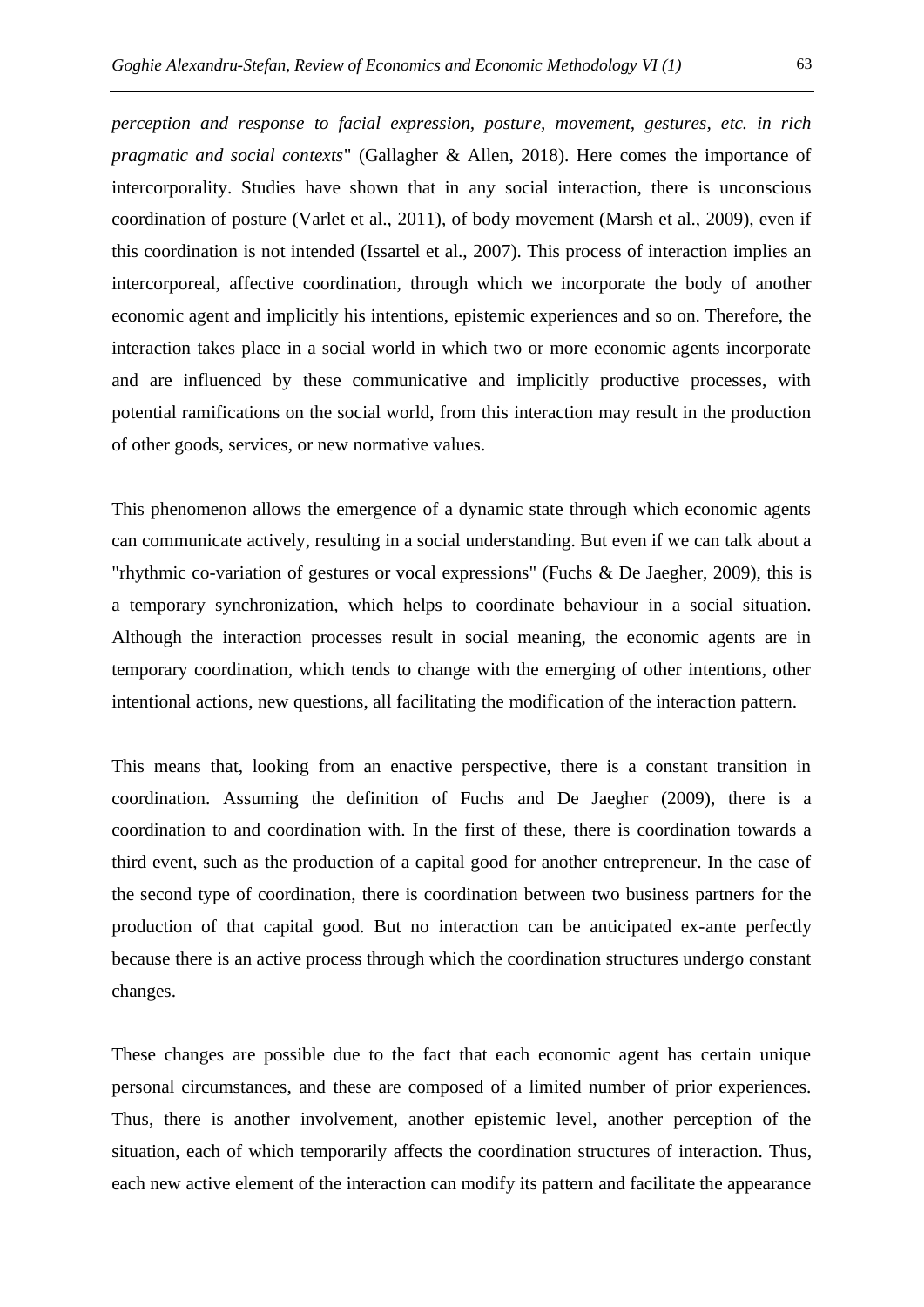of other reactions that were not anticipated. Therefore, in an entrepreneurial context, where each action has an assigned meaning, economic agents observe an "affordance" or utility. This means that they interact only when they attribute certain importance to another economic agent to fulfil their own purpose. Or, if we talk about capital or consumer goods, economic agents interact when those goods receive a productive value following the emergence of an entrepreneurial plan. Thus, "*the decision to search for opportunities is an enterprising decision requiring entrepreneurial intuition and imagination and must precede the 'economic' decision to go ahead with the examination of opportunities for expansion*" (Penrose, 1959, p. 34). That's why "*over time, the economic analogue of natural selection operates as the market determines which firms are profitable and which are unprofitable, and tends to window out the latter*" (Nelson & Winter, 1985, p. 4).

Therefore, each process of interaction is autonomous and active. This process differs from the environment, but "*it does not isolate itself*" (De Jaegher et al., 2016). Each such interaction implies an ongoing relational activity that develops a certain precarious identity and participates in the expansion of the communicative and productive skills of economic agents, which have the ability through interaction to have access to a completely different epistemic context. Thus, as each interaction participates in the development of the skills of economic agents, we can say that they are mutually incorporated. Therefore, mutual incorporation implies an active perception of the other, a certain intercorporality, and through this process, "*the other, to an extent, makes me*" (Fuchs & De Jaegher, 2009).

In other words, an interaction with another economic agent can change me, as opposed to an interaction with an object. We say that this process is autonomous because it is selforganizing. It is generated ex-novo by emotional, genetic, epistemic differences and so on, by changes in coordination. This in-between process is oscillating, with each participant having the willingness to act on the conversation and implicitly on the future perception capacity of another entrepreneur, "*both continuously oscillate between activity and receptivity*" (Fuchs & De Jaegher, 2009). The interaction is possible due to the existence of common interest that leads to mutual incorporation, to a dynamic epistemic, emotional and affective interrelation that allows the emergence of a social understanding and implicitly leads to a mutual influence between the participants.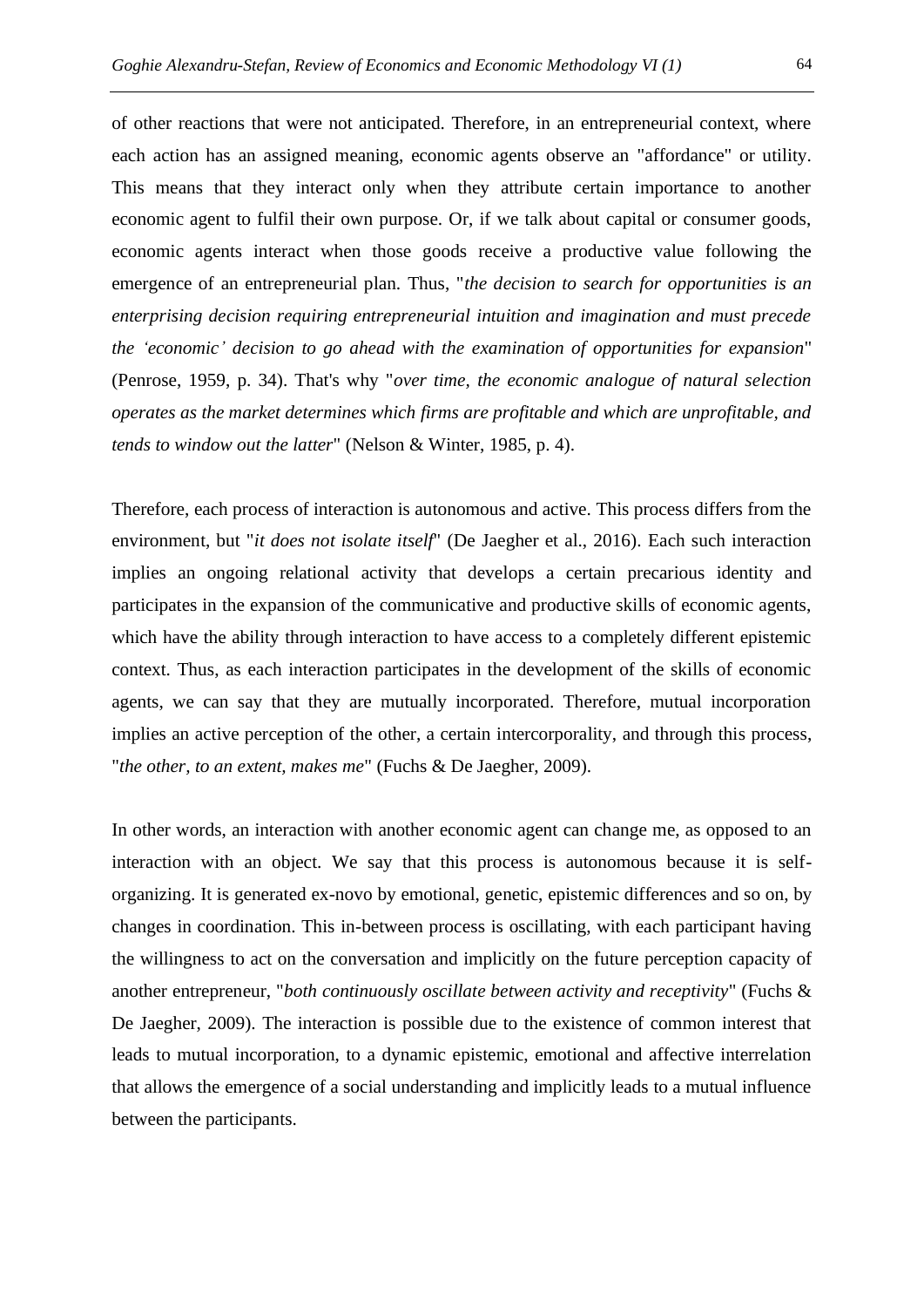At the same time, this process is supported by a certain normative co-regulation, namely "*what ought and ought not to be done in the others' presence, and a special experiential state, i.e., awareness of the others' presence*" (De Jaegher et al., 2016), and this regulation applies to both an encounter and a gathering. Starting from this normative element, with the help of which meaningful actions can be generated, we come to the understanding of enactive perception and cognition as "affordability-based" (Gibson, 1977), in other words, we perceive the world in pragmatic terms of "I can", of actionability, depending on the skills of economic agents. Thus, every social situation, every good, every economic agent all allow the existence of only a limited number of potential actions. Therefore, in a complex economic context, each economic agent perceives a certain affordance of the goods and services, depending on his epistemic horizon, this horizon being constantly reconstituted according to his new experiences. For example, if I perceive that a lawyer becomes important in fulfilling my imagined goal, I will get in touch with him and try to negotiate a price. Another entrepreneur may consider that his plan does not require the participation of a lawyer, so he appeals to another economic agent. Each social role is enactive and has a productive role only situated in an interactional social world.

## **IV.Learning as a Social-World Embedded Experience**

" *Learning, as a human activity, takes place in everyday experience*" (He & Jespersen, 2017). These daily experiences can only take place in a social world in which an individual is situated. In other words, the learning process takes place in a social and embodied context. "*Human beings are not merely observing, but, through their bodies, they are acting in the world*" (Heidegger, 1962). Knowledge can be accumulated in any social context, is located everywhere, and this process cannot be seen separately from the meaning attributed to it by the economic agent and his own bodily activity. "*We, as human beings, view the world through our eyes, we listen through our ears, we incorporate different experiences of taste through our mouth, we grasp, caress and feel things or other people through our hands, and so forth*" (Alerby, 2015).

The economic agent is part of a social world, and through this bodily interaction with the social environment, he tries to understand the functioning structures of this world and to assign them another meaning or, in other words, to update this meaning. This is not an internal model of knowledge construction, observational, but an interactional model, which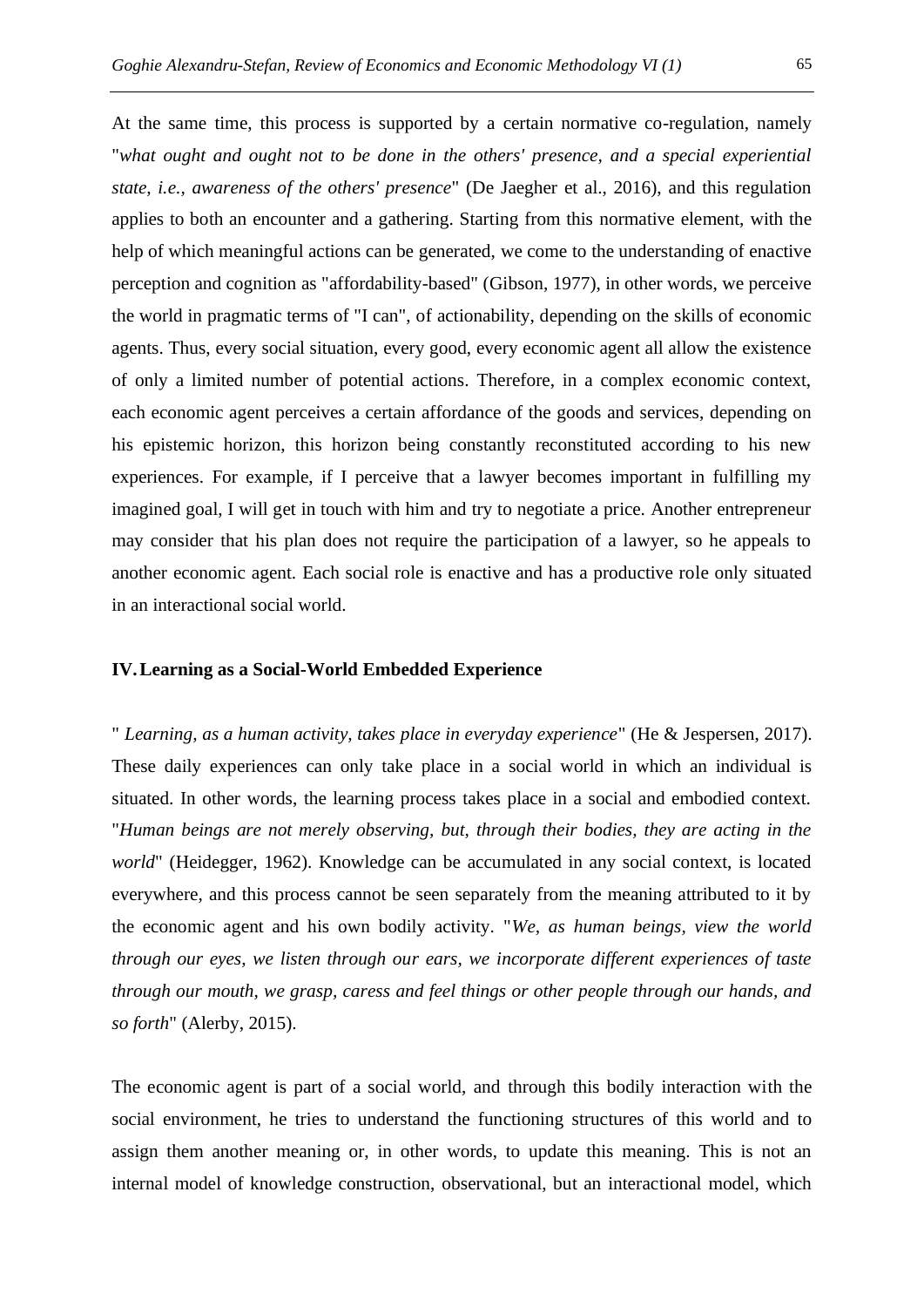emphasizes the usual differences of experimentation of all economic agents. All our experiences shape our perception, especially when we emphasize the organic and historical nature of learning that results from social activity. In this way, we emphasize the intersubjective relationship between the economic agent and the social world, each exerting a certain influence on the other. In the absence of this experiential context, it is not possible to expand the perception. But as we have seen, this capacity for interaction resides in the cognitive and normative aspect of institutions, allowing the socialization of the economic agent in a social world.

There are no independent minds that have access to an objective, representative knowledge, which presupposes a static process of expanding the perceptual horizon, but this process is active, also depending on the peculiarities of each individual. "*Experience involves the whole person, rather than a single mind that takes in externally constructed knowledge, and it also involves the learner's connections to the world and to others*". These experiences are intrinsically linked not only to the present context but also to its previous experiences, to the genetic construction, all of which are actively participating in the economic agent's interpretation of a situation, "*experience produces increased knowledge about things and contributes to 'objective' knowledge in so far as its results can be transmitted to others. But the experience itself can never be transmitted; it produces a change – frequently a subtle change – in individuals and cannot be separated from them*" (Penrose, 1959, p. 53).

In other words, there is also a dynamic memory, through which all past experiences are reflected in the present. But these experiences are not neutral but are active, permeable elements that allow the existence of prospective actions. Thus, each interaction process participates non-linearly in the expansion of the epistemic horizon and implicitly in the emerging of other subjective expectations, which means that the economic agent is a processin-time, each new experience becoming a new way of engaging in the social world. At the same time, as I specified, each new experience is enactive, it being interpretable in the light of the present knowledge. I have already specified the intersubjective nature of the evolution of knowledge. Understanding the body as a subject, we are not only in relationship with other economic agents but also with certain goods or services. But all these goods were developed intersubjectively, in an entrepreneurial way, by economic agents with a different perception.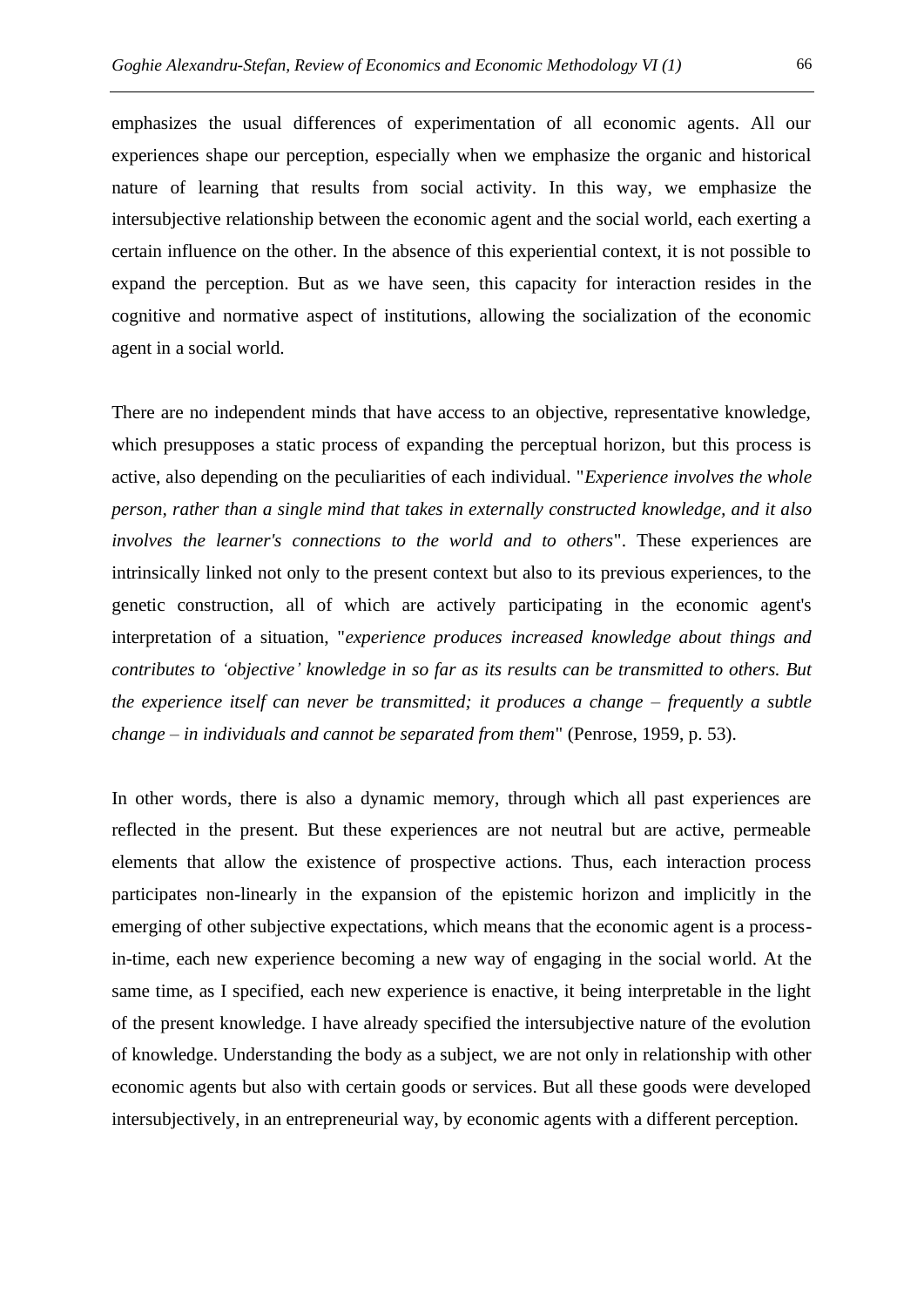Thus, we are at the same time interconnected both with a good or service and with the epistemic circumstances that led to the appearance of that good. Once the intentions were formed, we attribute a specific meaning to this good, depending on the affordance we perceive. And these intentions become an element of an action for the economic agent, skilful incorporation, i.e., habit, being initiated. For example, in the case of acquisition of a technological asset by an inexperienced entrepreneur, that asset and the economic agent are not immediately unidirectional incorporated, but there is a certain discrepancy until a habit is formed, and this habit appears as a result of experience. Let's think of a good that gets a productive role following an entrepreneurial plan, such as a laptop. An entrepreneur tries to digitize his company, and he makes the decision to purchase that asset. But in the absence of digital experience, the entrepreneur will not be able to use the laptop productively the first time, but this activity improves as the experience expands in relation to that good. In other words, a habit is formed over time and not immediately.

It is clearly seen the importance of corporality in imagining an entrepreneurial plan, the acquisition of the asset and so on. This good has a meaning for the economic agent only in a productive context. It has a certain utility perceived subjectively in relation to the imagined goal. But any new intersubjective experience can make the economic agent realize that another type of good could offer a relatively higher yield, i.e., have another utility, which will lead to change the meaning attributed to it. In other words, each interaction can lead to falsifiability, to a change in the perceived utility of goods or services.

### **V. Evolution of Entrepreneurial Knowledge and Hermeneutics of Capital**

Prior interactive experiences enact the current perception, each such experience participating in the development of the skills of economic agents. An interaction is an autonomous process, co-regulated by the dyadic participation of economic agents. And this interaction is ensured by the existence of a socio-normative context in which the economic agents are situated, this situation facilitating the emergence of entrepreneurial cognitive processes. In other words, because of this situated context, we are witnessing the emergence of intersubjective interactions that form the markets.

Each economic agent has a certain unique horizon, which has resulted from its previous experiences. These past experiences are projected back into the world, leading to a perception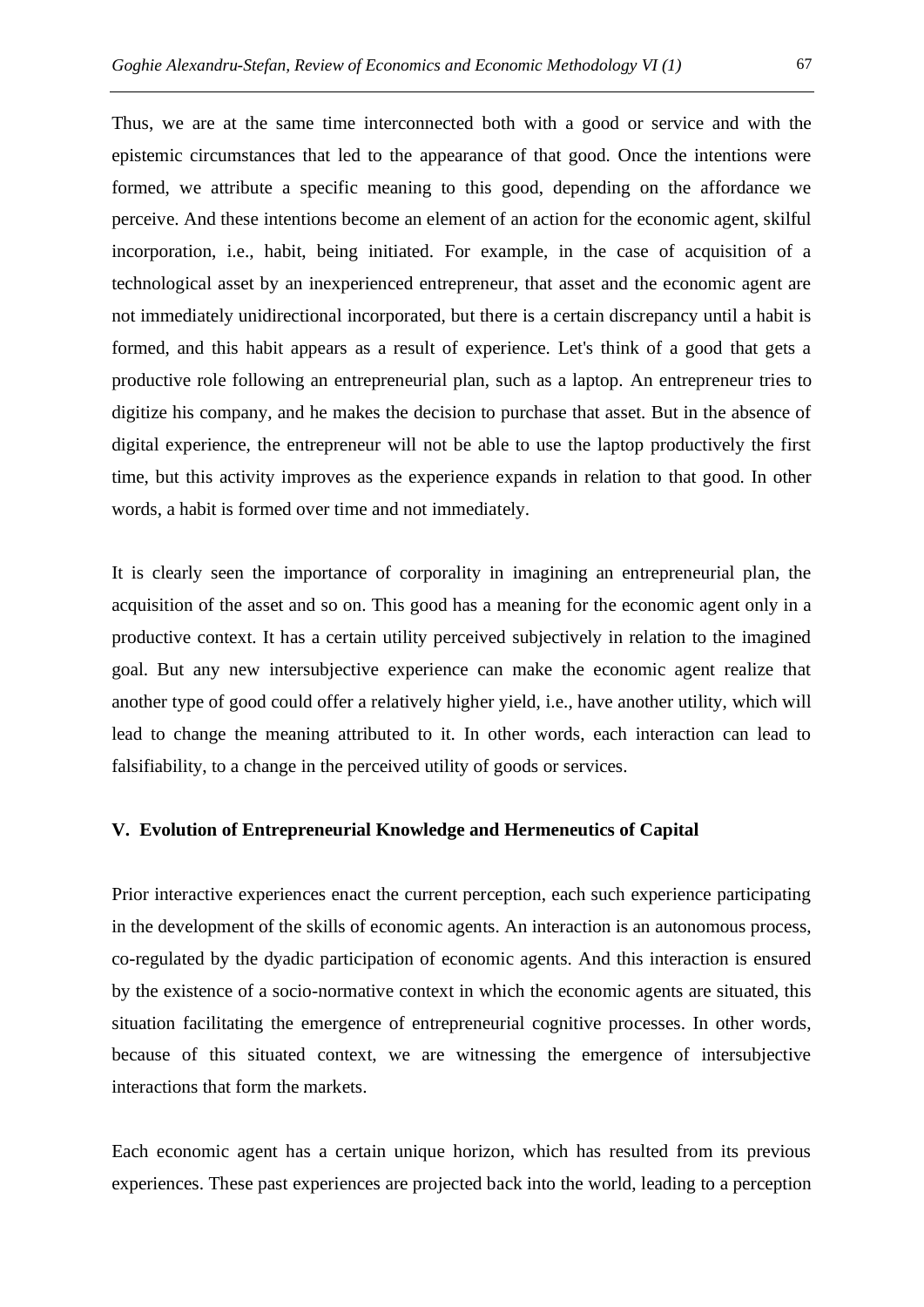of the world from a unique standpoint. All these experiences will be reflected in the present capacity of the economic agent to engage in an entrepreneurial process. This process occurs as a result of imagining a prospective plan and implicitly of distal intentions following this plan.

When I decide to initiate an entrepreneurial activity, for example, opening a furniture company, I imagine the steps that I have to follow, and these steps are translated in the form of distal intentions. These intentions "*relate to prior deliberation processes that allow us to formulate our relatively long-term (future) goals*" (Gallagher, 2020, p. 47). After initiating this prospective plan, I engage in actions consistent with my purpose, such as choosing capital goods, testing them, negotiating the price, hiring the workers, setting up the company's departments and so on, all these actions being understood as proximate intentions, intentions-in-action relevant to the decided goal.

At this point, all these intermediate means are actively incorporated in the fulfilment of the goal through an "*inseparable interconnectivity between perception and movement*" (Fuchs & De Jaegher, 2009). For example, when we choose capital goods, we realize this by already thinking about the completion of the prospective plan, which is why we made that decision to choose capital goods in the first phase, "*we incorporate by forming a sensorimotor gestalt cycle towards it (i.e., goal), any object we interact with*" (Fuchs & De Jaegher, 2009).

Each entrepreneur has a unique way to initiate a prospective plan in the social world, depending on his experiences and productive capacity, which also emphasizes the dynamic and intersubjective character of an economy, that's why "*we are not simply acquiring knowledge about a static system which stays put, but acquiring knowledge about a whole dynamic process in which the acquisition of knowledge is itself part of the process*" (Boulding, 1966). The concept of heterogeneous capital can be found mainly in the Austrian School.

"*The entrepreneur's function is to specify and make decisions on the concrete form the capital resources shall have. He specifies and modifies the shape and layout of his plant, which is something he cannot do to his typists, desirable though that may seem to him. As long as we disregard the heterogeneity of capital, the true function of the entrepreneur must also remain hidden*" (Lachmann, 1956, p. 16).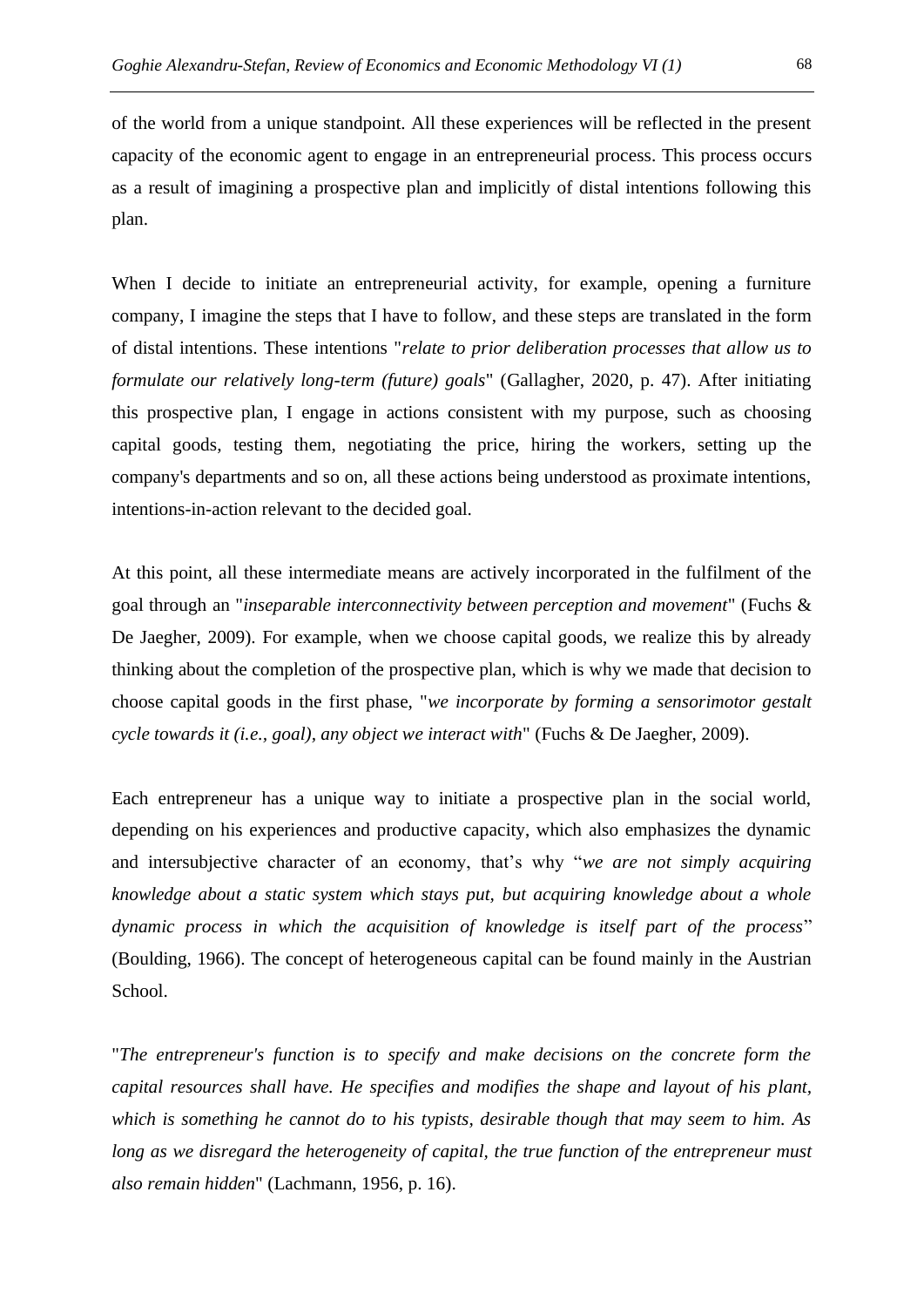The value of each capital good is socially derived according to social preferences, but also to the current perceptions of entrepreneurs, all these decisions dictating the utility and implicitly the demand and supply of capital goods. Therefore, capital goods have a zero intrinsic value, entrepreneurial project leading to a potential return or profit. The value of these goods is given by the expectations and implicitly fallible entrepreneurial perceptions, which result in the appearance of subjective entrepreneurial calculations and the specific choice of heterogeneous resources involved in the production, each such combination leading to a distinct yield. In this way, when we refer to the heterogeneity of capital, we do not consider the physical differences per se between these goods, but economic functions or affordance of these goods, certain goods become capital "*not by virtue of their physical properties, but by virtue of their economic function*" (Lachmann, 1956, p. XV).

Economic agents uniquely identify the productive capacities of capital goods, capacity inherently linked to bounded rationality and implicitly to the uncertainty of human action, given the completion of the action at a future point. So, we get to what Alchian and Demsetz (1972) stated, which is that "*efficient production with heterogeneous resources is a result not of having better resources but in knowing more accurately the relative productive performances of those resources*". But this efficiency is not static in nature, so we can say that the expectations regarding the yield of a combination of resources are modified as a result of autonomous interaction processes, which can lead to changes in the business plan. Thus, it can be concluded that entrepreneurs are involved both in discovery processes, such as those enunciated by Israel Kirzner (1979), and in Schumpeterian-like processes, in which "*the entrepreneur believes he is right, while everyone else is wrong. Thus, the essence of entrepreneurship is different – being different because one has a different perception of the situation*" (Casson, 1982, p. 14). Hence the understanding of capital assets as being in potentia, any capital good can undergo a change in the perceived affordances.

For example, as each economic agent is situated in a social world, and the epistemic horizon is evolutionary, neither good have a predetermined role. In other words, since capital goods are in potentia and have an intrinsic value of zero, each entrepreneurial project initiated has the ability to give them a productive value. Each entrepreneur can innovatively perceive the opportunity to reconfigure a capital good and use it in a new production process. Or he may introduce a new technological innovation. If this allocative innovation brings benefits, this new function of capital good can be taken over by several economic entrepreneurs, and this change can lead to the production of a relatively higher number of such capital goods, to the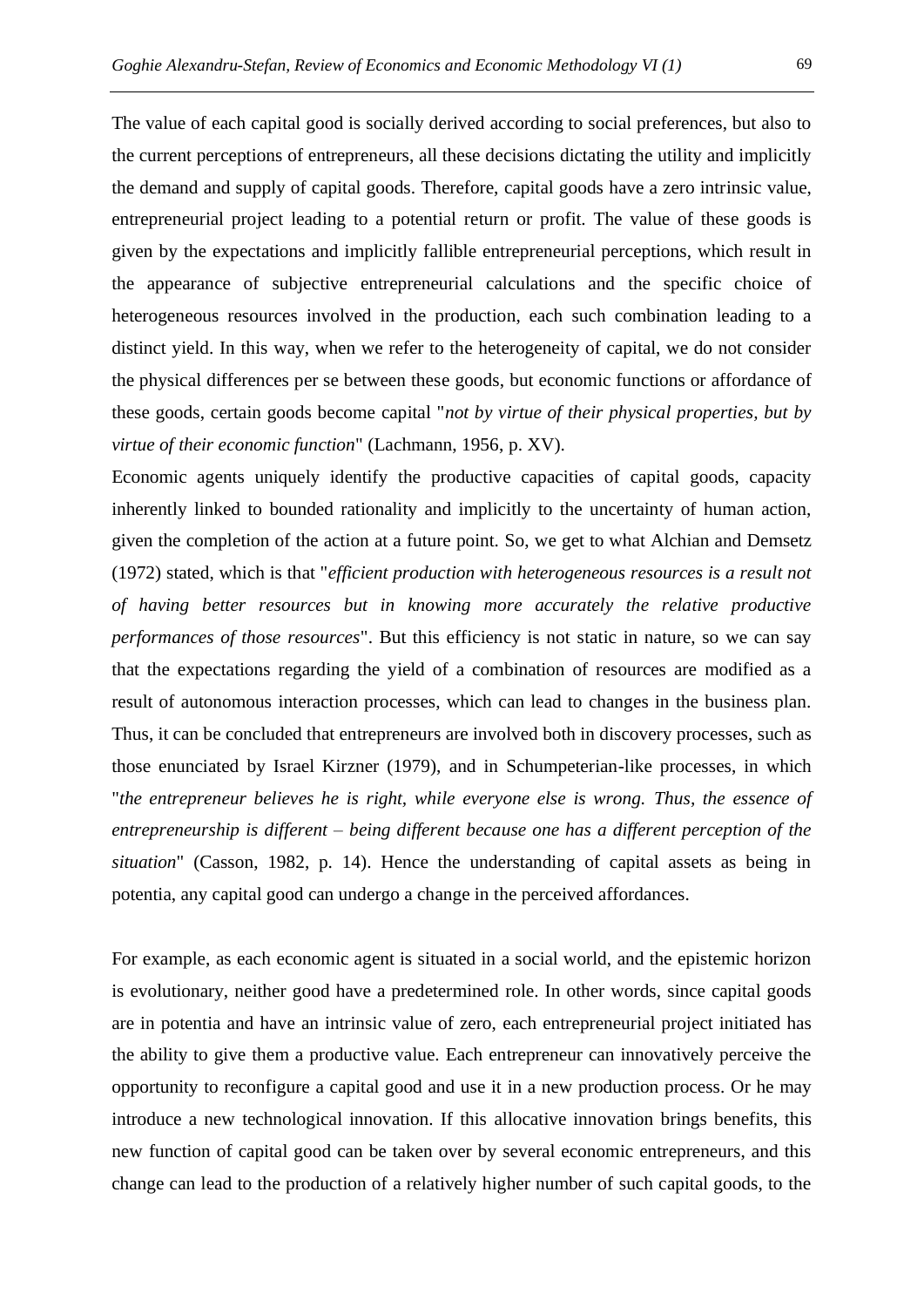appearance of new relative prices, each such decision having the capacity to act non-linearly on interconnected economic sectors, changing entrepreneurial perception. Thus, we can state that "*the 'best' mode of complementarity is (…) not a 'datum'. It is in no way 'given' to the entrepreneur who, on the contrary, as a rule, has to spend a good deal of time and effort in finding out what it is*" (Lachmann, 1956, p. 3).

This heterogeneity of perception applies coherently to the heterogeneity of capital and implicitly to the prior experiential horizon. Entrepreneurial judgment cannot be homogenized or quantified, being empirically demonstrated that these judgments originate in previous experiences, which allow a distinct interpretation of social data (Shane, 2000). With this new interpretation, relative price structure can also undergo changes, which can lead to the appearance of other interpretations offered to potential production and the distinct allocation of heterogeneous resources, this new price having the ability to increase the return on investment. Thus, each interaction has social effects and can lead to the emergence of other technological innovations, especially as these epistemic exchanges constantly occur in a production structure, but also to the emergence of a new meaning attributed to the capital goods already owned by entrepreneurs. Therefore, the complexity and complementarity of goods are closely related to evolutionary social preferences, which are modified by the same intercorporeal process but also by the entrepreneurial perception in relation to them.

*"We are living in a world of unexpected change; hence capital combinations, and with them, the capital structure, will be ever-changing, will be dissolved and re-formed. In this activity, we find the real function of the entrepreneur"* (Lachmann, 1956, p. 16). This confirms the importance of divergent expectations in entrepreneurial activity, "*(…) it is the uncertainty inherent in new economic knowledge, combined with asymmetries across agents with respect to its expected value, that potentially leads to a gap between the valuation of that knowledge*" (Audretsch, 1995, p. 39).

Only through interactions can we reach the change of entrepreneurial perception and normative principles, and these will translate into increasing the complexity of the production structure if the entrepreneurial calculations prove correct ex-post. The capital structure is social and evolutionary, being constantly modified by the epistemic horizons.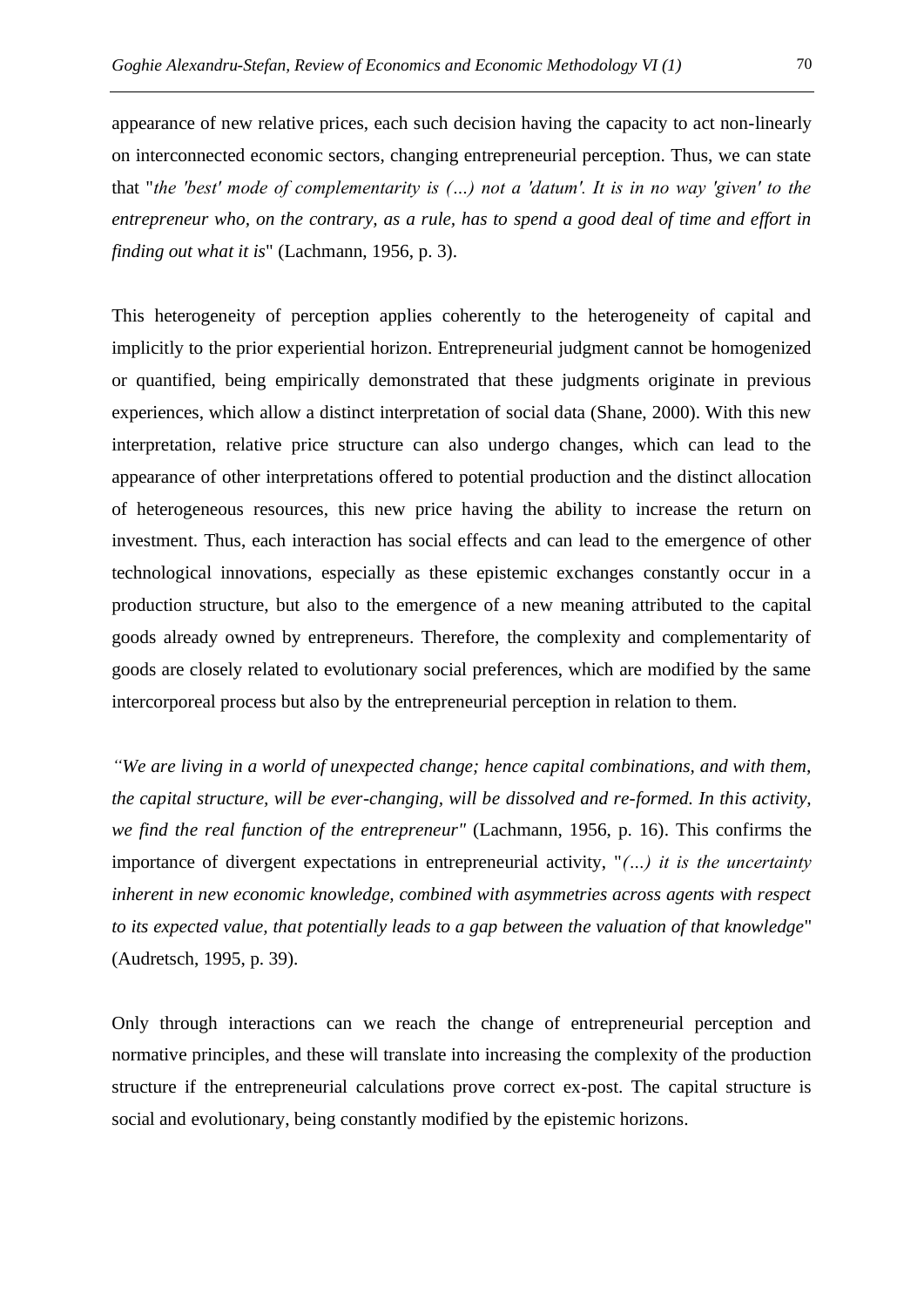#### **VI.The Heterogenous Nature of Firm Activity**

After the introduction we have made, we can continue with the resource-based approach. As we have noticed, entrepreneurship is inherently related to perceptual capabilities, and this will be reflected in "*intuition, the capacity of seeing things in a way which afterwards proves to be true, even though it cannot be established at the moment and of grasping the essential fact, discarding the unessential, even though one can give no account of the principles by which this is done*" (Schumpeter, 1934, p. 85). In this way, the external environment does not determine the choices of an entrepreneur but offers n creative possibilities (Cole, 1978). The social positioning of the entrepreneur allows him to engage in trial-and-error processes in a complex economic environment, markets as socio-cognitive mechanisms, offering the possibility of testing entrepreneurial ideas and projects (Klein & Klein, 2001).

Thus, based on Penrose's theory, we understand that "*it is the heterogeneity, and not the homogeneity, of the productive services available or potentially available from its resources that gives each firm its unique character*" (Penrose, 1959, p. 75). Firms assume a heterogeneity of both resources and mental models. Each firm can be imagined as a pool of knowledge in which each economic agent tacitly participates. This knowledge pool is limited. In other words, it offers a fixed number of strategic options that an entrepreneur can achieve, which imprints a unique creative vision within a firm.

As entrepreneurial experiences are extended, we can witness the emergence of other investment opportunities within the company (Fiet, 2007), another vision, new opportunities that others have not imagined (Smith & Di Gregorio, 2002). Thus, the firm is a dynamic organization with infinite limits, dependent on the complementarity of knowledge and skills of economic agents. It always has a unique cognitive diversity, which is constantly expanding, as economic agents with different perception appear.

Cognitive diversity is always beneficial. It is argued that innovation tends to be obtained in entrepreneurial teams with distinct perceptions (Tushman & O'Reilly, 1997). Thus, we can also affirm that the heterogeneous resources owned are the result of the entrepreneurial perception already existing, the resources following the entrepreneurial plans, "*the decision to search for opportunities in an enterprising decision requiring entrepreneurial intuition and imagination and must precede the economic decision to go ahead with the examination of*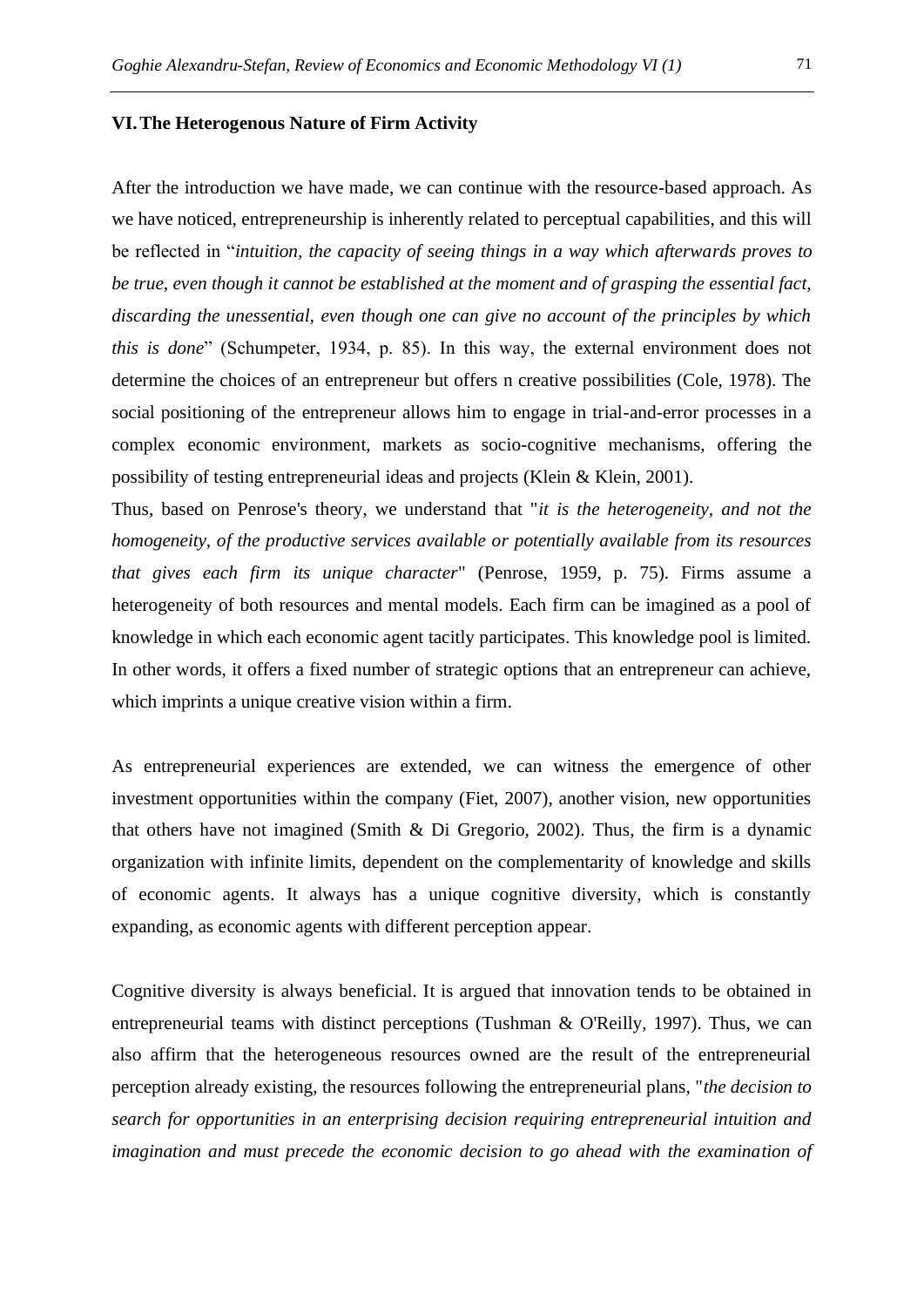*opportunities for expansion*" (Penrose, 1959, p. 34), only the emergence of a new entrepreneurial understanding can lead to the incorporation of new heterogeneous resources.

## **VII. Conclusion**

In this paper, we highlighted the hermeneutic and interactionist nature of the economy. Economic agents are actively incorporated in an institutional structure in certain socioeconomic practices, which allows them to interpret and initiate entrepreneurial activities. We have argued that all goods and services obtain meaning only in relation to the social world. With the social epistemic level, they are produced as a result of a complementary and intersubjective effort. Each production process incorporates the epistemic level of each economic agent, which is congruent with their experiential horizon. At the same time, the production processes are enactive, highlighting the interconnected aspect of the economy. Therefore, all goods obtain an eminently social value. They are produced in complementary relationships but also derive their value according to entrepreneurial and consumer preferences, hence the interpretative character of the capital structure. Thus, it can be said that production is dynamic, as enactive interactions with economic agents with a different horizon occur in a continuous complex relationship.

Starting from these, we observe that the economic agent can no longer be interpreted in isolation, with static and homogeneous preferences, but as a situated and active element that is influenced and influences the cognitive development of economic processes. We have argued that the economic agent is a process-in-time, with unique and limited cognitive capabilities, which means that the economic process is a fallible one, which offers n possibilities of action and implicitly of interaction.

This paper emphasizes the dynamic character of the economic agent and tries to translate it into a new methodology, which can be used to formulate realistic economic models, in which the focus will be on conscious actions, dynamic preferences or the process of interaction.

## **References**

Alchian, A. A. and Demsetz, H. (1972). Production, information costs, and economic organization. *American Economic Review* 62, pp. 777–794.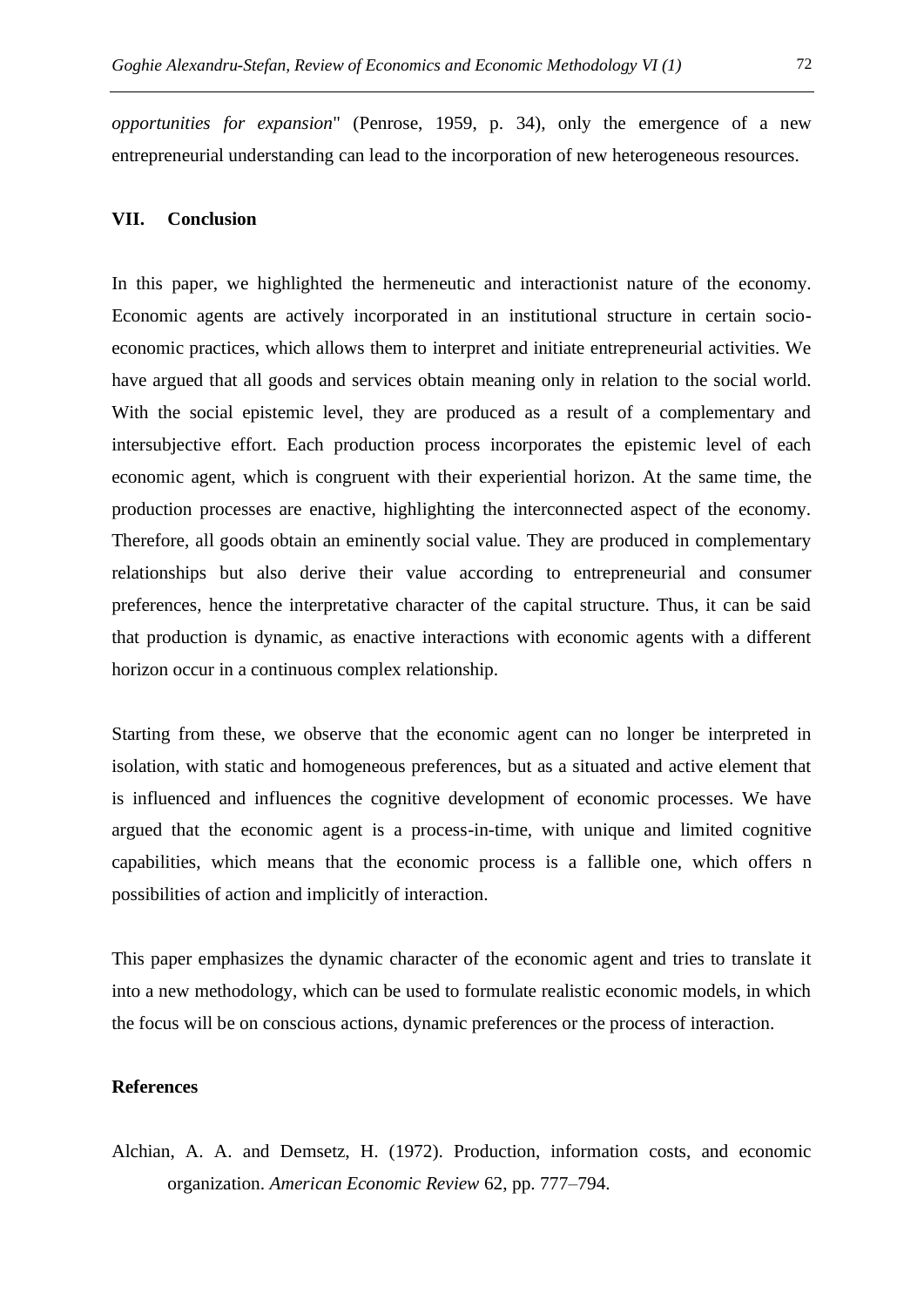- Alerby, E. (2015). Knowledge as a Body Run: Learning of Writing as Embodied Experience in Accordance with Merleau-Ponty's Theory of the Lived Body. *Indo-Pacific Journal of Phenomenology*, 9 (1), pp. 1-8.
- Audretsch, D. B. (1995). *Innovation and Industry Evolution*. Cambridge, Massachusetts: The MIT Press.
- Bellet, M. and Durieu, J. (2004). Lundberg and Lachmann on Expectations*.* In Bellet, M., Gloria-Palermo, S. and Zouache, A. (Eds.), *Evolution of the Market Process: Austrian and Swedish Economics* (pp. 230-252). London: Routledge Studies in the History of the Economics.
- Boettke, P. J. 1994. *The Elgar Companion to Austrian Economics*. Cheltenham, UK: Edward Elgar Publishing Limited.
- Boulding, K. E. (1966). The Economics of Knowledge and the Knowledge of Economics. *The American Economic Review*, 56 (1-2), pp. 1-13.
- De Jaegher, H., [Peräkylä,](https://www.ncbi.nlm.nih.gov/pubmed/?term=Per%26%23x000e4%3Bkyl%26%23x000e4%3B%20A%5BAuthor%5D&cauthor=true&cauthor_uid=27069055) A. and Stevanovic, M. (2016). The Co-Creation of Meaningful Action: Bridging Enaction and Interactional Sociology. *Philosophical transactions of the Royal Society of London*, 371 (1693), pp. 20150378.
- Casson, M. C. (1982). *The Entrepreneur: An Economic Theory*. Cheltenham, U.K.: Edward Elgar.
- Cole, A. H. (1978). Meso-economics: A contribution from entrepreneurial history. Explorations in Entrepreneurial History, 6 (3), pp. 3-33.
- Dewey, J. (1884). The new psychology. *Andover Review* 2, pp. 278-289.
- Fiet, J. O. (2007). A prescriptive analysis of search and discovery. *Journal of Management Studies*, 44 (4), pp. 592-611.
- Fuchs, T. and De Jaegher, H. (2009). Enactive intersubjectivity: Participatory sense-making and mutual incorporation. *Phenomenology and the Cognitive Sciences*, 8 (4), pp. 465- 486.
- Fuster, J. (1995). *Memory in the Cerebral Cortex: An Empirical Approach to Networks in the Human and Nonhuman Primate*. Cambridge, Massachusetts: The MIT Press.
- Gadamer, H. G. (2004). *Truth and Method*. New York & London: Continuum.
- Gallagher, S. (2013). The Socially Extended Mind. *Cognitive Systems Research* 25-26, pp. 4- 12.
- Gallagher, S. and Allen, M. (2018). Active inference, enactivism and the hermeneutics of social cognition. *Synthese*, 195 (6), pp. 2627-2648.
- Gallagher, S., Mastrogiorgio, A. and Petracca, E. (2019). Economic Reasoning and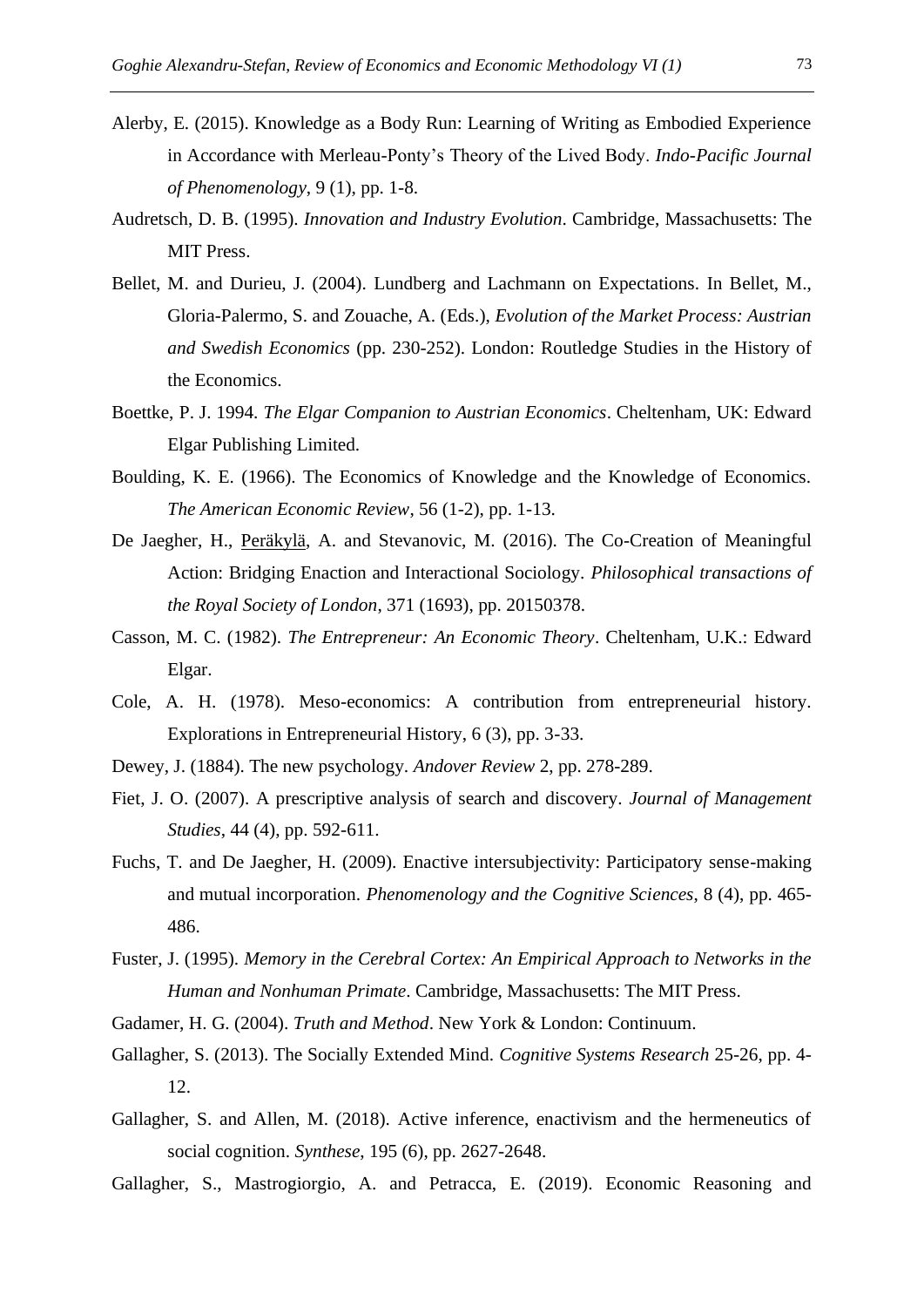Interaction in Socially Extended Market Institutions. *Frontiers in Psychology* 10, pp. 1856.

- Gallagher, S. (2020). *Action and Interaction*. Oxford, UK: Oxford University Press.
- Gallagher, S. (2019). Precis: Enactivist Interventions. *Philosophical Studies*, 176 (3), pp. 803- 806.
- Gibson, J. (1977). *The Ecological Approach to Visual Perception*. Houghton Mifflin.
- Hayek, F. A. (1952). *The Sensory Order. An Inquiry into the Foundations of Theoretical Psychology*. Chicago, IL: University of Chicago Press.
- He, J. and Jespersen, E. (2017). Habitual Learning as Being-in-the-World: On Merleau-Ponty and the Experience of Learning. *Frontiers of Philosophy in China*, 12 (2), pp. 306- 321.
- Heidegger, M. (1962). *Being and Time*. Oxford, UK: Blackwell.
- Issartel, J., Marin, L., and Cadopi, M. (2007). Unintended interpersonal coordination: "Can we march to the beat of our own drum?. *Neuroscience Letters*, 411 (3), pp. 174–179.
- Klein, P. G. and Klein, S., K. (2001). Do entrepreneurs make predictable mistakes? Evidence from corporate divestitures. *Quarterly Journal of Austrian Economics*, 4 (2), pp. 3-25.
- Kirchhoff, M. D. (2015). Extended Cognition and the Causal-Constitutive Fallacy: In Search for a Diachronic and Dynamic Conception of Constitution. *Philosophy and Phenomenological Research*, 9 (2), pp. 320-360.
- Kirzner, I. M. (1979). *Perception, Opportunity and Profit: Studies in the Theory of Entrepreneurship*. Chicago, IL: University of Chicago Press.
- Lachmann, L. (1956). *Capital and Its Structure. Auburn, Alabama:* Ludwig von Mises Institute.
- Legerstee, D., Haley, W. and Bornstein, H. (Eds.). (2013). *The Infant Mind: Origins of the Social Brain*. New York: The Guilford Press.
- Marsh, K. L., Richardson, M., J. and Schmidt, R., C. (2009). Social Connection Through Joint Action and Interpersonal Coordination. *Topics in Cognitive Science*, 1 (2), pp. 320-339.
- Nelson, R. R. and Winter, S. G. (1985). *An Evolutionary Theory of Economic Change*. Cambridge, Massachusetts: Harvard University Press.
- North, D. (1990). *Institutions, institutional change, and economic performance.* Cambridge: Cambridge University Press.
- Penrose, E. T. (1959). *The Theory of the Growth of the Firm*. New York: John Wiley & Sons.